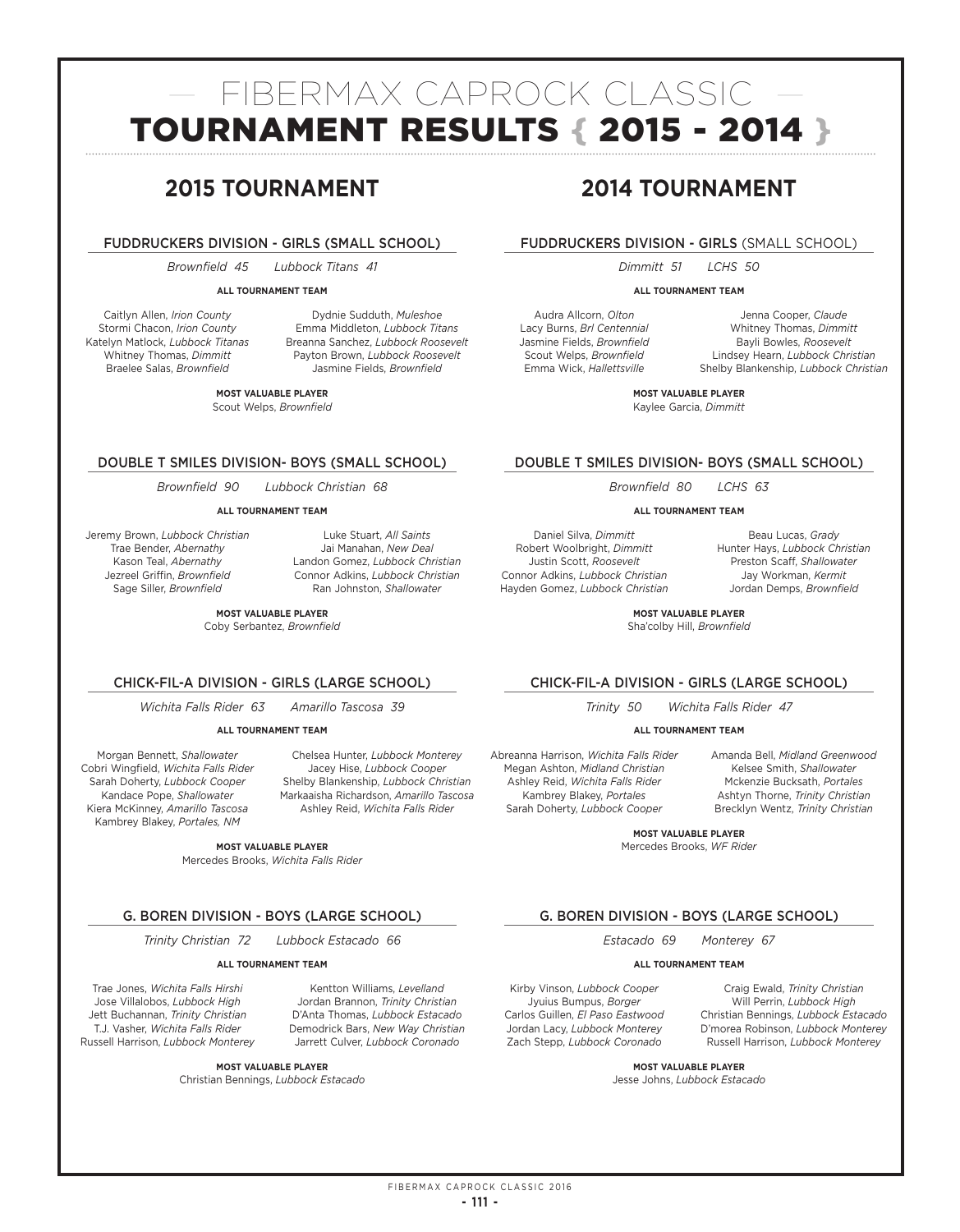# — FIBERMAX CAPROCK CLASSIC — TOURNAMENT RESULTS { 2013 - 2012 }

# **2013 TOURNAMENT**

# DION'S DIVISION - BOYS (SMALL SCHOOL)

 *Abernathy 54 Brownfield 50* 

# **ALL TOURNAMENT TEAM**

Eric Hernandez, *Olton* Sammy Sanchez, *Tornillo* Peyton Maddox, *Lubbock Christian* Blake Copeland, *Slaton* Koal Houchin, *Idalou* Elisio Salas, *Brownfield*

Irvin Bosquez, *Tornillo* Garrett Royal, *Abernathy* Justin Cannon, *Abernathy* Korey Nolan, *Brownfield* Sha' Colby Hill, *Brownfield*

**MOST VALUABLE PLAYER** Scout Teal, *Abernathy*

# CARDINAL'S DIVISION - GIRLS (SMALL SCHOOL)

*Idalou 39 Sundown 33*

**ALL TOURNAMENT TEAM**

Courtney Hurst, *Idalou* Jenna Legan, *Sundown* Breanna Goen, *Olton* Brooke Robertson, *Lubbock Christian* Vicky Minjarez, *Seagraves* Maddison Hoelting, *Tulia*

Kelli Perkins, *Vega* Hannah Patterson, *Spearman* Markeyla Hicks, *Tulia* Emily Marek, *Sundown* Sydney Craig, Idalou Rachel Zahn, *Idalou*

Will Perrin, *Lubbock High* Duncan Douglas, *Lubbock Coronado* Krishawn Terry, *Lubbock High* Trey Culver, *Lubbock Coronado* Devin McMillan, *Lubbock Monterey* Dequalin McGraw, *Lubbock High*

Haley Bruedigam, *Lubbock Cooper* Sharon Harkey, *Shallowater* Brecklyn Wentz, *Trinity Christian* Ashlee Villareal, *Lubbock Coronado* Tess Bruffey, *Lubbock Titans* Brittany Thompson, *Lubbock Coronado*

**MOST VALUABLE PLAYER** Brielle McGruder, *Sundown*

# G. BOREN DIVISION - BOYS (LARGE SCHOOL)

*Monterey 63 Lubbock High 55* 

# **ALL TOURNAMENT TEAM**

Christian Bennings, *Lubbock Estacado* Micah Bailey, *Shallowater* Roderick Johnson, *Lubbock High* Jaxon Parrot, *Trinity Christian* Russell Harrison, *Lubbock Monterey* Bryan Urrita, *Harmony Science Acadamy*

**MOST VALUABLE PLAYER**

David McGinnis, *Lubbock Monterey*

# CHICK-FIL-A DIVISION - GIRLS (LARGE SCHOOL)

*Coronado 45 Shallowater 44* 

# **ALL TOURNAMENT TEAM**

Haven Middleton, *Lubbock Titans* McKaylee Weishuhn, *Seminole* Sydney Shakespeare, *Levelland* Hannah Almstead, *Shallowater* Kelsee Smith, *Shallowater* Morgan Bennett, *Shallowater*

**MOST VALUABLE PLAYER**

Shelby Blankenship, *Lubbock Coronado*

# **2012 TOURNAMENT**

# BLUE SKY DIVISION - BOYS (SMALL SCHOOL)

*Idalou 56 Abernathy 44*

# **ALL TOURNAMENT TEAM**

Keenan Lewis, *Lubbock Cooper* Ryan McKarns, *Vega* Matthew Johnson, *Dimmitt* Darren Droll, *Wall* Gino Saucedo, *Dimmitt*

Koal Houchin, *Idalou* Ryan Garza, *Lamesa* Scout Teal, *Abernathy* Braden Landtroop, *Plainview* Travis Hammer, *Panhandle*

**MOST VALUABLE PLAYER** Alan Zahn, *Idalou*

# WILD BURGER DIVISION - GIRLS (SMALL SCHOOL)

*Merkel 63 Estacado 57*

**ALL TOURNAMENT TEAM**

Alexus Garcia, *Wall* Tramesha Wilson, *Lubbock Estacado* Ashtyn Thorne, *Trinity Christian* Macy Macys, *Merkel* Emily Marek, *Sundown*

Breklyn Wentz, *Trinity Christian* Tykera Ross, *Lubbock Estacado* Aaliyah Briley, *Lubbock Estacado* Shanae Ammons, *Trinity Christian* Ashlee De La Cruz, *Lubbock Christian*

**MOST VALUABLE PLAYER** Allison Szabo, *Merkel*

G. BOREN DIVISION - BOYS (LARGE SCHOOL)

*Faith Christian 67 Trinity Christian 48*

**ALL TOURNAMENT TEAM**

Adam Sandy, *Grapevine* Arta Turner, *Westbury Christian* Jesse Johns, *Lubbock Estacado* Tucker Wentz, *Trinity Christian* Lucas Schuster, *Frenship*

C.J. Simmons, *Westbury Christian* Devondric Meadows, *Lubbock Coronado* Ray Barreno, *Faith Christian* Christian O'Neal, *Lubbock Coronado* Luke Stephenson, *Trinity Christian*

**MOST VALUABLE PLAYER** Rene Esparza, *Faith Christian*

# CHICK-FIL-A DIVISION - GIRLS (LARGE SCHOOL)

*Coronado 76 Wichita Falls Rider 46*

# **ALL TOURNAMENT TEAM**

Erin Henderson, *Wichita Falls Rider* Rebekah Jones, *Shallowater* Taylor Parr, *Lubbock Cooper* Hannah Harbin, *Lubbock Titans* Bailey Wipff, *Lubbock Coronado* Tess Bruffey, *Lubbock Titans*

Amanda Metzler, *Lubbock High* Lizzy Dimba, *Lubbock Coronado* Bridget Rampy, *Lubbock Cooper* Katy Boren, *Lubbock Cooper* Suzzy Dimba, *Lubbock Coronado*

**MOST VALUABLE PLAYER** Taliyah Brooks, *Wichita Falls Rider*

FIBERMAX CAPROCK CLASSIC 2016 **- 113 -**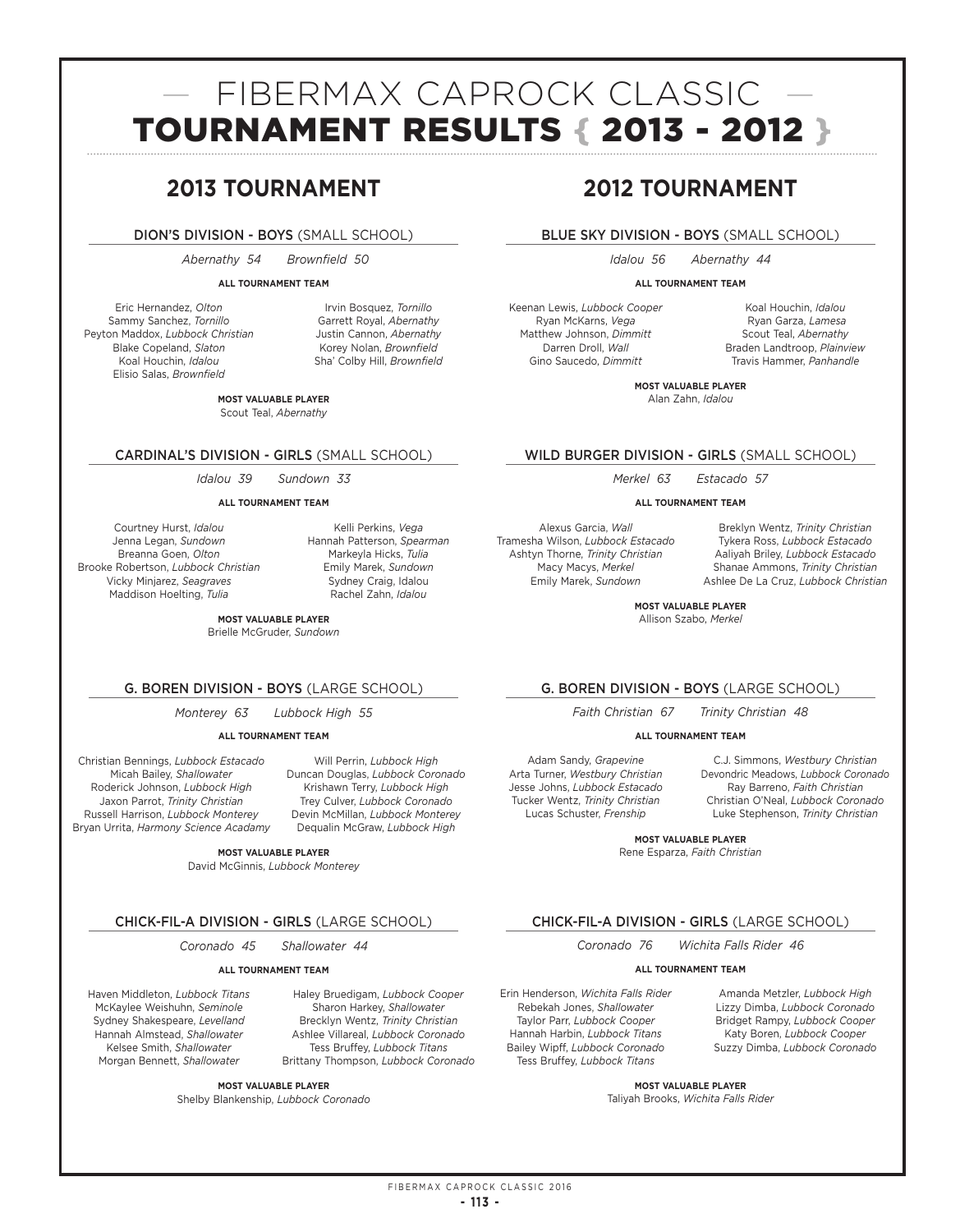1979 JOEY GARCIA, Abernathy 1980 JOEY GARCIA, Abernathy 1981 RODNEY CANNON, Abernathy 1982 LARRY PERKINS, Abernathy 1982 VICKIF MCKENZIE, Abernathy 1983 VICKIE MCKENZIE, Abernathy 1983 ED TEAL, Abernathy 1984 JOHNNIE HARRELL, Abernathy 1984 PHOFBE DUNN, Abernathy 1985 PHOEBE DUNN, Abernathy 1989 TIFFANY POPE, Abernathy 1990 JUSTIN PRATHER, Abernathy 1990 LON DALE CANNON, Abernathy 1990 ELISE PRATHER, Abernathy 1990 KIM KEMP, Abernathy 1991 ELISE PRATHER, Abernathy 1992 ELISE PRATHER, Abernathy 1993 PRIM RYAN, Abernathy 2001 NICK BOWE, Abernathy 2001 JENNIFER BROCK, Abernathy 2007 JAKE VOIGHT, Abernathy 2007 ASHLEY PEREZ, Abernathy 2012 SCOUT TEAL, Abernathy 2013 GARRETT ROYAL, Abernathy 2013 **JUSTIN CANNON, Abernathy** 2013 SCOUT TEAL, Abernathy 2015 TRAE BENDER, Abernathy 2015 KASON TEAL, Abernathy 1998 BRAD MASSEY, Abilene 1998 TERRENCE CRISP, Abilene 2004 COURTNEY LAING, Abilene Wylie 2005 COURTNEY LAING, Abilene Wylie 2007 DREW SEALE, Abilene Wylie 2007 MASON MACNOLL, Abilene Wylie 2008 CHASITY WILLIAMS, Abilene Wylie 2011 GRACIF DOANE, Allen 2015 LUKE STUART, All Saints 2010 TYLER BATES, Alvarado 2010 JEREMY GIBSON, Alvarado 2002 CHESTON MITCHELL, Amariillo Caprock 2007 ALEX FLORES, Amariillo Caprock 2015 KIERA MCKINNEY, Amariillo Tascosa 2015 MARKAAISHA RICHARDSON, Amariillo Tascosa 1991 CARLOS LUJAN, Andrews 2010 MELANIE GONZALES, Andrews 2011 SID BAEZA, Andrews 2011 SHANE DOLGENER, Andrews 2005 ALLY CLARDY, Argyle 2005 BROOKE SHEPHERD, Argyle 2006 BROOKE SHEPHERD, Argyle 2000 TAMI BUNCE, Arlington 2001 JESSICA STEPHENS, Arlington 1964 DAVID FRAZIER, Aspermont

1964 JAMES RAY, Aspermont 1966 NATHAN RAY, Aspermont 1991 MICHELLE HILL, Aubrey 1992 GINA ESPINOSA, Aubry 1965 DAVID COLE, Austin McCallum 1966 DAVID JOHNSON, Austin McCallum 2007 KIERA SODERWALL, Ballinger 2007 TAYLOR PELZEL, Ballinger 2008 LAUREN MICHALEWICZ, Ballinger 1967 WAYNE JOHNSON, Big Spring 1986 TERESA PRUITT, Big Spring 1987 TAMI WISE, Big Spring 1988 TAMI WISE, Big Spring 1989 TERAYAN RUSSELL, Big Spring 1989 PEGGY SMITH, Big Spring 1992 ROBBYN SMITH, Borger 1993 ROBBYN SMITH, Borger 1994 SALLY HAMILTON, Borger 2000 MFGAN PAIGE, Borger 2000 MAGGIE SAULS, Borger 2006 NATHAN PURSWELL, Borger 2007 SHAVONDA HAYNES, Borger 2007 KALA SCOENHALS, Borger 2008 ANTHONY FERNANDEZ, Borger 2010 JAMON HEARON, Borger 2010 J'CEE POOLE, Borger 2014 JYUIUS BUMPUS, Borger 1997 BOWEN SMITH, Brock 2010 DAKOTA RAWLS, Bronte 2014 LACY BURNS, Burleson Centennial 1986 SHERYL SWOOPES, Brownfield 1987 SHERYL SWOOPES, Brownfield 1988 SHERYL SWOOPES, Brownfield 1988 KENNETH LAWRENCE, Brownfield 1989 ZAYNE MCPHERSON, Brownfield 1990 MICHAEL CUNNINGHAM, Brownfield 1990 CLAY TIMMONS, Brownfield 1992 SHAD EVANS, Brownfield 1993 SHAD EVANS, Brownfield 1994 STACY HINSON, Brownfield 2007 CHRIS DAVIS, Brownfield 2007 JONATHAN LAWRENCE, Brownfield 2007 KHRIS HUDSON, Brownfield 2008 CHRIS DAVIS, Brownfield 2008 JONATHAN LAWRENCE, Brownfield 2010 KORI HOLT, Brownfield 2013 **ELISIO SALAS. Brownfield** 2013 KOREY NOLAN, Brownfield 2013 SHA' COLBY HILL, Brownfield 2014 JASMINE FIELDS, Brownfield 2014 SCOUT WELPS, Brownfield 2014 JORDAN DEMPS, Brownfield 2014 SHA'COLBY HILL, Brownfield 2015 JASMINE FIELDS, Brownfield

2015 **JEZREEL GRIFFIN, Brownfield** 

2015 BRAELEE SALAS, Brownfield 2015 SAGE SILLER, Brownfield 2011 SARAH BYRD, Brownwood 2001 FRIC GATES, Burkburnett 2002 WILLIE FANNON, Burkburnett 1979 KENDALL WALLING, Canyon 1980 KENDALL WALLING, Canyon 1982 GREG ALLEN, Canyon 1986 AMY CLABORN, Canyon 1986 MARSHA ESKEW, Canyon 1986 TAMMY WEATHERLY, Canyon 1987 JARA BEHRENS, Canyon 1987 MISSY KRAAI, Canyon 1988 MISSY KRAAI, Canyon 1988 JARA BEHRENS, Canyon 1988 STEPHEN BROWN, Canyon 1989 STEPHANIE COTTER, Canyon 1989 DANA RAHLFS, Canyon 1989 MAGGIF ROE, Canyon 1990 MAGGIE ROE, Canyon 1991 CARRAH BRYANT, Canyon 1992 CARRAH BRYANT, Canyon 1993 MANDI WHITE, Canyon 1998 **JOLEE AYERS, Canyon** 1998 TEAGAN THIEL, Canyon 1988 DARBY NORMAN, Canyon Randall 1988 SCOTT NEELLEY, Canvon Randall 1988 ZACK PARKER, Canyon Randall 1990 AMANDA SADLIN, Canyon Randall 1991 SANDY PARKER, Canyon Randall 1992 MONIQUE MCCARTER, Canyon Randall 1994 TRACY SIMS, Canyon Randall 1994 SHERRI GRYANT, Canyon Randall 1996 COURTNEY GILMORE, Canyon Randall 1996 ANDREA BURROWS, Canyon Randall 1996 MINDY NORMAN, Canyon Randall 1997 COURTNEY GILMORE, Canyon Randall 2000 KEELIE SHERROD, Canvon Randall 2001 **JENNIFER ARENAS, Canyon Randall** 2002 JENNIFER ARENAS, Canyon Randall 2006 SAVANNAH CARVER, Canyon Randall 2006 MADISON STRICKLAND Canvon Randall 2008 J. P. BALLARD, Canvon Randall 1976 STEVE MEYER, Christ the King 2009 DANZEL WILSON, Clarendon 2010 JOHNNY GAINES, Clarendon 1996 MISSY SKILES, Claude 2007 TORI SKARKE, Claude 2014 **JENNA COOPER, Claude** 1959 JERRY HALEY, Colorado City 1999 ALEISE JOHNSON, Connally 2001 TORRE DOTY, Connally 1999 JAMIE JONES, Crawford 1966 LANCE MORRIS, Crosbyton

1967 LANCE MORRIS, Crosbyton 1971 BUBBA WALTERS, Crosbyton 1972 BUBBA WALTERS, Crosbyton 1973 STEVE RATHEAL, Crosbyton 1978 DALE STEGALL, Crosbyton 1961 DENNIS KING, Denver City 1963 PAT HUBBARD, Denver City 1964 EDDIE SIDES, Denver City 1965 VAN VERNON, Denver City 1974 COOPER IVEY, Denver City 1990 JASON GREEN, Denver City 1959 MIKE HUMPHREY, 1959 JUNIOR COFFEY, Dimmitt 1960 **JUNIOR COFFEY, Dimmitt** 1962 MIKE CALVERT, Dimmitt 1963 LANDOL FRAZIER, Dimmitt 1965 JOHN HOWELL, Dimmitt 1966 JOHN HOWELL, Dimmitt 1968 BOBBY BAKER, Dimmitt 1969 BOBBY BAKER, Dimmitt 1970 KENT BRADFORD, Dimmitt 1970 MARK WOHLLGEMUTH, Dimmitt 1971 DANNY EBERLING, Dimmitt 1972 BILL GREGORY, Dimmitt 1972 KENNY RINGO, Dimmitt 1973 PAUL LANGFORD, Dimmitt 1974 STEVE MYATT, Dimmitt 1974 CRAIG WILLIAMS, Dimmitt 1975 JIM BIRDWELL, Dimmitt 1975 DANNY VAUGHAN, Dimmitt 1976 JERRY SCHAEFFER, Dimmitt 1976 KEITH CRUM, Dimmitt 1977 ROCKY RAWLS, Dimmitt 1977 MARK SUMMERS, Dimmitt 1978 MARK SUMMERS, Dimmitt 1979 KEVIN CLEVELAND, Dimmitt 1980 KEVIN CLEVELAND, Dimmitt 1981 KEVIN CLEVELAND, Dimmitt 1981 PHIL KING, Dimmitt 1982 KEVIN CLEVELAND, Dimmitt 1982 JEFF WATTS, Dimmitt 1982 JOHN SMITH, Dimmitt 1983 BRIDGET LOWE, Dimmitt 1984 LISA NELSON, Dimmitt 1985 PAT MCDONALD, Dimmitt 1985 BECKY SCHROEDER, Dimmitt 1986 JAMES ALEXANDER, Dimmitt 1987 JAMES ALEXANDER, Dimmitt 1987 WARREN MCDONALD, Dimmitt 1988 EMILIO ARCE, Dimmitt 1988 ALICIA SHIPPY, Dimmitt 1989 JERMAINE WILLIAMS, Dimmitt 1989 HALLEY BRADLEY, Dimmitt 1989 GLORIA GUANA, Dimmitt 1989 RENAE JOSSELET, Dimmitt

1967 LANCE MORRIS, Crosbyton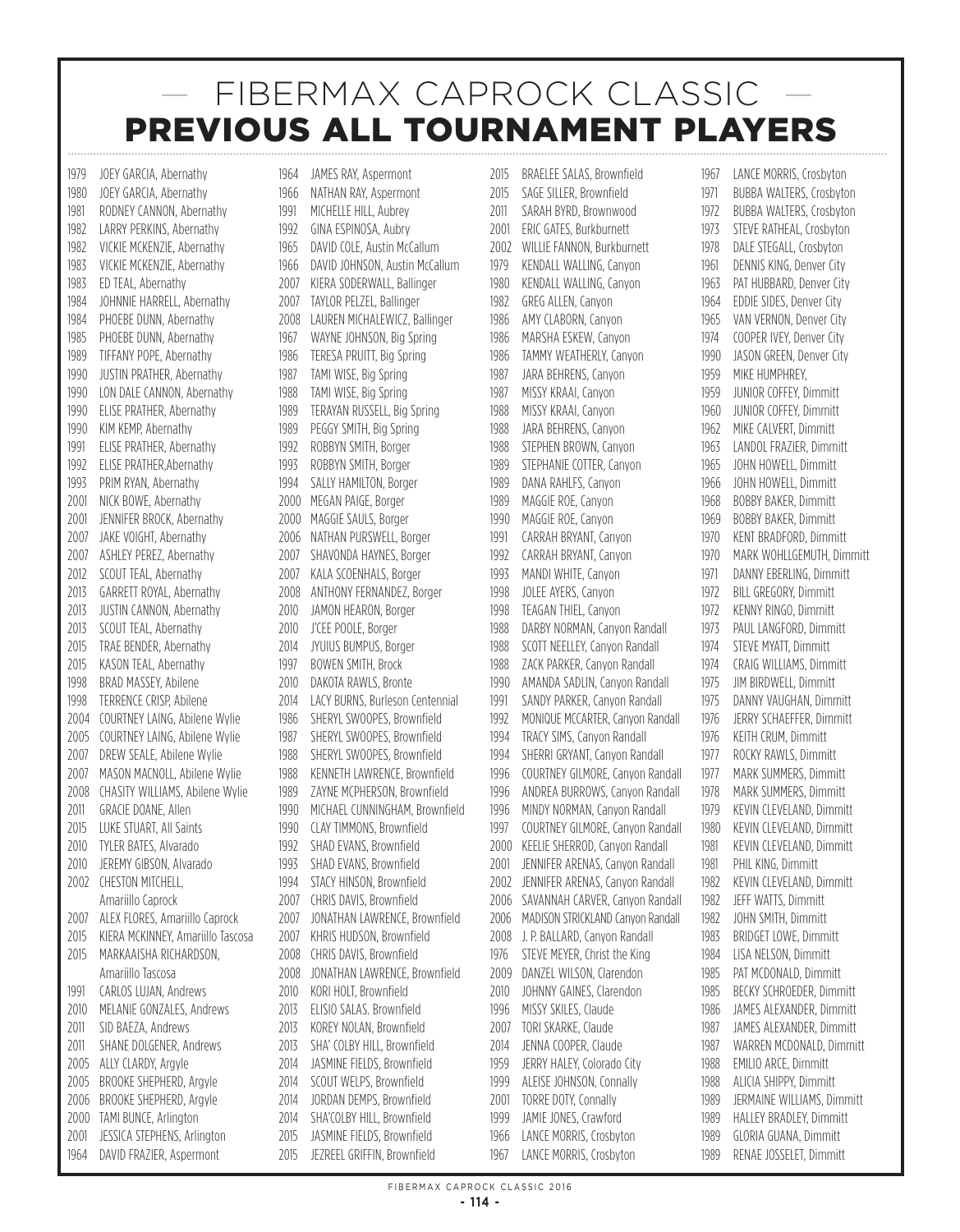1990 WENDI ETHRIDGE, Dimmitt 1990 HALLEY BRADLEY, Dimmitt 1990 JERMAINE WILLIAMS, Dimmitt 1991 MIGUEL SAUCEDO, Dimmitt 1991 MICHELLE SCHUMACHER, Dimmitt 1992 HALEY BRADLEY, Dimmitt 1993 DERRICK THOMAS, Dimmitt 1994 KIM THOMAS, Dimmitt 1994 DERRICK THOMAS, Dimmitt 1994 AMY ETHRIDGE, Dimmitt 1995 CARRIE BRADLEY, Dimmitt 1996 CARRIE BRADLEY, Dimmitt 1997 AMBER MATTHEWS, Dimmitt 1998 JERRY THOMAS, Dimmitt 2000 HEATHER BLACK,Dimmitt 2003 NICKY GAUNA, Dimmitt 2010 HELOISE CILLIE, Dimmit 2010 SHEA MYATT, Dimmitt 2010 BRIANDA AGUERO, Dimmitt 2011 MATTHEW JOHNSON, Dimmitt 2011 KELLY JACKSON, Dimmitt 2012 MATTHEW JOHNSON, Dimmitt 2012 GINO SAUCEDO, Dimmitt 2014 DANIEL SILVA, Dimmitt 2014 ROBERT WOOLBRIGHT, Dimmitt 2014 WHITNEY THOMAS, Dimmitt 2014 KAYLEE GARCIA, Dimmitt 2015 WHITNEY THOMAS, Dimmitt 1970 KIM MCCLINTOCK, Dumas 2008 ALISON BONNER, Dumas 2008 TERRANCE WILLIAMS, Dumas 1996 MORGAN MOYLAN, Eastland 1997 ANA BENITEZ, El Paso Bowie 1959 **JOE VILLESCAS, EL Paso Burgess** 2007 ALEX ORTIZ, El Paso Eastwood 2007 JESSICA AVILOS, El Paso Eastwood 2014 CARLOS GUILLEN, El Paso Eastwood 2008 MANNYLONGORIA,ElPasoEl Dorado 2006 JAMES GRIEGO, El Paso Franklin 2007 JOSEPH UKE, El Paso Franklin 2007 RYAN URIAS, El Paso Franklin 2008 GABY GUZMAN El Paso Franklin 2008 KELSEY CANAVAN, El Paso Hanks 2008 ISIAH HUNTER, El Paso Hanks 2008 PRESTON JONES, El Paso Hanks 1996 MARVIN HOFFEINS, El Paso Jefferson 1999 J.D. DEANDA, El Paso Montwood 2000 TONY HELTON, El Paso Montwood 2002 NATASHA LACY, El Paso Montwood 2003 MIKE HELTON, El Paso Montwood 2003 RONNIE ENRIQUEZ, El Paso Montwood 2004 EVELYN BRITTON, El Paso Montwood 2010 ALEXIS THORNTON, El Paso Montwood 1996 SAM GALLEGOS, El Paso Taft 2011 RAY BARRENO, Faith Christian

2012 RAY BARRENO, Faith Christian 1965 BUTCH EMERT, Floydada 1970 CHARLES JACKSON, Floydada 2005 PAYTE BEEDY, Floydada 2008 MEGAN ALEMAN, Floydada 2008 TITUS MILLER, Floydada 2008 BYRON SMITH, Floydada 2009 BRYSON SESSION, Floydada 1973 JAY DEPANION, Frenship 1977 **LLOYD STRONG, Frenship** 1988 ROSIE LLANAS, Frenship 1991 MICHAEL WHITE, Frenship 1992 JAMES PARKER, Frenship 1992 SUMMER LAWLIS, Frenship 1993 KENDRICK HOLLIE, Frenship 1993 DALAWNA MELOY, Frenship 1995 ZAC BUCHANAN, Frenship 1995 DUANE WELCH, Frenship 1995 STEPHANIE KARR, Frenship 1996 NATALEE WILSON, Frenship 1998 BRANDON JONES, Frenship 1998 LUKE MCDONALD, Frenship 1999 MISTY BLOUNT, Frenship 1999 BRANDON JONES, Frenship 2000 GENTRY MCGAHA, Frenship 2001 CRYSTAL MCREYNOLDS, Frenship 2001 STACY RUSSELL, Frenship 2002 DAROLD CROW, Frenship 2003 ASHLEIGH BRADY, Frenship 2004 DANIELLE BLAKELY, Frenship 2005 MATT BEYER, Frenship 2007 JORDAN MERCHANT, Frenship 2008 KRISTA FORD, Frenship 2010 MCKENNA CHANCELLOR, Frenship 2011 JASSLYN PORTILLO, Frenship 2011 TASHEENA MOORE, Frenship 2011 MICHAEL GRANT, Frenship 2011 TYLER ROGERS, Frenship 2012 **LUCAS SCHUSTER, Frenship** 1986 RONDA RATCLIFF, Friona 1991 ALICIA WIDNER, Friona 1992 ANGELA BELCHER, Friona 1993 RENEE DOWNEY, Friona 1994 KFRI RFFB, Friona 1997 TAMMY SPENCER, Friona 2000 KAYLA SMILEY, Friona 2007 SAWYER REED, Friona 2009 STETSON REED, Friona 2009 MATTHEW STANBERRY, Friona 1969 RAY ROBERTS, Garland 2008 RYAN BRUCE, Glen Rose 2014 BEAU LUCAS, Grady 2012 ADAM SANDY, Grapevine

2006 KALEB HENDERSON, Greenville 2006 RAYMOND PAYTON, Greenville

1995 LANETTA ANGLIN, Groesbeck 1995 ANNETTA ANGLIN, Groesbeck 2008 MATTIE YANKE, Gruver 2009 MATTIF YANKE, Gruver 2009 MADISON MCLAIN, Gruver 1982 PATRICIA JOHNSON, Hale Center 1983 STEPHANIE SMITH, Hale Center 1985 DARCUS JOHNSON, -Hale Center 1991 KOY SMITH, Hale Center 2014 EMMA WICK, Hallettsville 2003 MAIGEN SAWYER, Hamlin 2013 BRYAN URRITA, Harmony Science Academy 1990 JANALE STOCKETT, Happy 1960 DENNIS HODGES, Hereford 1960 CARL MILLER, Hereford 1964 ROBERT STRANGE, Hereford 1997 MISTI DAVIS, Hereford 1997 JULIF RAMPLEY, Hereford 1998 CODY HODGES, Hereford 1998 SLADE HODGES, Hereford 1998 CHAYSE RIVES, Hereford 1998 TORI WALKER, Hereford 1999 CODY HODGES, Hereford 1999 TORI WALKER, Hereford 2000 SLADE HODGES, Hereford 2000 CODY MARSH Hereford 2001 CODY MARSH, Hereford 2002 SARAH GRIFFIN, Hereford 2008 RAHMAN BYRD, Hollis 2009 ANTHONY COLLINS, Houston Westbury 2009 ANTHONY BRANCATO, Houston Westbury 2009 NICK SHEPHERD, Houston Westbury 2010 TYLER GUIDRY, Houston Westbury 2010 CODY GLENN, Houston Westbury 2010 DELVIN DICKERSON. Houston Westbury 2012 ARTA TURNER, Houston Westbury 2012 C.J. SIMMONS, Houston Westbury 2002 GREG CRAWFORD, Humble 2002 D'ANTHONY PALMS, Humble 1977 RICKY HOBBS, Idalou 1977 PAIGE BURLSMITH, Idalou 1989 KIM PRUITT, Idalou 2009 CJ PARKHILL, Idalou 2010 LUKE BUCKNER, Idalou 2010 TYLER DOWDY, Idalou 2010 ALEC ESTES, Idalou 2010 KYLA STANTON, Idalou 2010 BAILEY THIEL, Idalou 2010 LACEY CONKLIN, Idalou 2012 KOAL HOUCHIN, Idalou

2013 COURTNEY HURST, Idalou 2013 SYDNEY CRAIG, Idalou 2013 RACHEL ZAHN, Idalou 2015 CAITLYN ALLEN, Irion County 2015 STORMI CHACON, Irion County 1999 THOMAS MITCHELL, John Tyler 1999 COREY WARREN, John Tyler 2000 COREY WARREN, John Tyler 2014 JAY WORKMAN, Kermit 1992 **JASON MARTIN, Krum** 2001 LATOYA PRINTERS, Lakeview Centennial 1960 LESLIE WILLIAMS, Lamesa 1961 WALLACE FRANKLIN, Lamesa 1962 WALLACE FRANKLIN, Lamesa 1987 CEDRIC MASON, Lamesa 1990 TYRONE LEWIS, Lamesa 1990 BERT BUTLER, Lamesa 1990 SARESA BUTLER, Lamesa 1991 BRANDON SHEPPARD, Lamesa 1991 SARESA BUTLER, Lamesa 1994 FONZIE JENKINS, Lamesa 1996 CHRIS ROBERTS, Lamesa 1997 CHRIS ROBERTS, Lamesa 1997 ANDY FILIS, Lamesa 2007 WHITNEY HENDERSON, Lamesa 2007 CHELSI THOMAS, Lamesa 2012 RYAN GARZA, Lamesa 1960 ROY SAGE, Levelland 1986 MICHAEL SHEPHERD, Levelland 1987 SCOTT MOORE, Levelland 1988 KENNETH JACKSON, Levelland 1988 RUSSELL HARRISON, Levelland 1989 KRAIG SCHONERSTEDT Levelland 1989 DARREN WATERS, Levelland 1992 SEDRICK KING, Levelland 1992 DEMONT DAILY, Levelland 1993 SEDRICK KING, Levelland 1993 TOD JONES, Levelland 1994 TOD JONES, Levelland 1994 RICKY HARMON, Levelland 1995 JASON PITTS, Levelland 1996 JASON PITTS, Levelland 2002 TAWANNA FLOWERS, Levelland 2010 KOLBY MOTE, Levelland 2010 PRESTON WOODARD, Levelland 2013 SYDNEY SHAKESPEARE, Levelland 2015 KENTTON WILLIAMS, Levelland 1983 TANYA POLLARD, Littlefield 1981 MIKE WILLIAMS, Littlefield 1981 JERRY JONES, Littlefield 1983 LAURIE RATLIFF, Littlefield 1984 NATALIE NELSON, Littlefield 1985 MELETE BLACKWELL, Littlefield 1962 LAVON BAUGHMAN, Lockney

2013 KOAL HOUCHIN, Idalou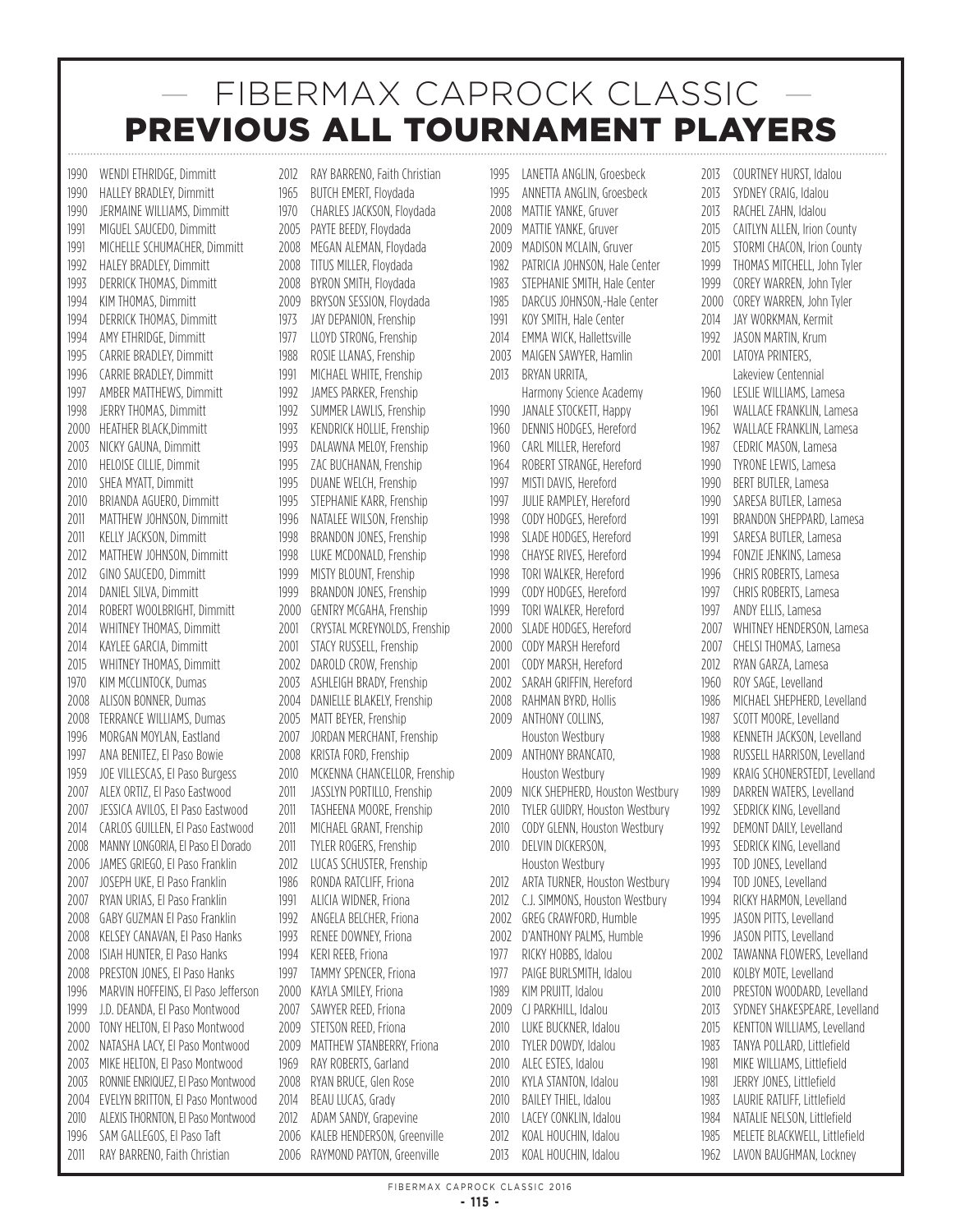1968 TRACY DICKSON, Lockney 1966 JOHNNY RAY WATSON, Lorenzo 1967 JOHNNY RAY WATSON, Lorenzo 1997 SILAS McCADDON, Lorenzo 1999 LANCE STARK, Lorenzo 2008 MATT VILLEGAS, Lorenzo 1965 TIM PADEN, Lubbock Christian 1968 DAVID GREGORY, Lubbock Christian 1969 DOUG PERRIN, Lubbock Christian 1969 STEVE LINCOLN, Lubbock Christian 1971 TERRY MASSIE, Lubbock Christian 1973 SCOTT CROSS, Lubbock Christian 1975 BRIAN FORTNER, Lubbock Christian 1976 BRIAN FORTNER, Lubbock Christian 1977 TIM PERRIN, Lubbock Christian 1978 TIM PERRIN, Lubbock Christian 1978 SHAWN WILLIAMS Lubbock Christian 1979 SHAWN BOWE, Lubbock Christian 1979 TIM PERRIN, Lubbock Christian 1989 TOBY ROGERS, Lubbock Christian 1994 CHAD CURTSINGER. Lubbock Christian 1994 DWAYNE ADDERLY, LubbockChristian<br>1994 FMII Y BERRY, Lubbock Christian **EMILY BERRY, Lubbock Christian** 1995 EMILY BERRY, Lubbock Christian 2008 AARON STEPHENSON, Lubbock Christian 2008 MATT HAGSTROM, Lubbock Christian 2009 TUCKER MACK, Lubbock Christian 2009 AARON STEPHENSON, Lubbock Christian 2009 HUNTER HALEY, Lubbock Christian 2012 ASHLEE DE LA CRUZ. Lubbock Christian 2013 PEYTON MADDOX, Lubbock Christian 2013 BROOKE ROBERTSON. Lubbock Christian 2014 **LINDSEY HEARN, Lubbock Christian** 2014 SHELBY BLANKENSHIP, Lubbock Christian 2014 HUNTER HAYS, Lubbock Christian 2014 CONNOR ADKINS, Lubbock Christian 2014 HAYDEN GOMEZ, Lubbock Christian 2015 SHELBY BLANKENSHIP. Lubbock Christian 2015 CONNOR ADKINS, Lubbock Christian 2015 JEREMY BROWN, Lubbock Christian 2015 LANDON GOMEZ, Lubbock Christian 1976 JAMES FELTHRISON, Lubbock Cooper 1982 GAYLA HEINRICH, Lubbock Cooper 1983 SUSIE GAITHER, Lubbock Cooper 1986 CHRISTY PERKINS, Lubbock Cooper 1987 CHRISTY PERKINS, Lubbock Cooper 1987 MONICA CARROLL, Lubbock Cooper

1991 KRISTINA EDWARDS, Lubbock Cooper 2007 APRIL EHLERS, Lubbock Cooper 2007 BAILEY CAMPBELL, Lubbock Cooper 2008 KIRSTIE EDWARDS, Lubbock Cooper 2009 KIRSTIF EDWARDS, Lubbock Cooper 2009 BRITTNEY BEDNARZ, Lubbock Cooper 2010 BRENEN EHLERS, Lubbock Cooper 2010 MATTHEW JOHNSON, Lubbock Cooper 2010 KAITLYN VINSON, Lubbock Cooper 2010 BRITTNEY BEDNARZ, Lubbock Cooper 2011 BRITTNEY BEDNARZ, Lubbock Cooper 2012 BRIDGET RAMPY, Lubbock Cooper 2012 KATY BOREN, Lubbock Cooper 2012 KEENAN LEWIS, Lubbock Cooper 2012 TAYLOR PARR, Lubbock Cooper 2013 HALEY BRUEDIGAM, Lubbock Cooper 2014 SARAH DOHERTY, Lubbock Cooper 2014 KIRBY VINSON, Lubbock Cooper 2015 JACEY HISE, Lubbock Cooper 2015 SARAH DOHERTY, Lubbock Cooper 1966 LYNN SHUTTESWORTH, Lubbock Coronado 1968 MARK LEVERTON, Lubbock Coronado 1968 TOM MALONE, Lubbock Coronado 1971 BILL WALLIS, Lubbock Coronado 1972 TOM WEST, Lubbock Coronado 1974 DOUG CURRY, Lubbock Coronado 1975 VIC HENRY, Lubbock Coronado 1975 WAYNE NASH, Lubbock Coronado 1976 BRYAN SMITH, Lubbock Coronado 1978 STEVE AHELENIUS, Lubbock Coronado 1980 ROBBY GARNER, Lubbock Coronado 1982 PAT NORRIS, Lubbock Coronado 1983 ROBERT BRASHEAR, Lubbock Coronado 1984 ROBERT BRASHEAR, Lubbock Coronado 1984 TODD DUNCAN, Lubbock Coronado 1984 JOHN LEWIS, Lubbock Coronado 1985 JOHNNY GRUSING, Lubbock Coronado 1985 ALVIN MORRIEL, Lubbock Coronado 1986 JOHNNY GRUSING, Lubbock Coronado 1986 GREG PARR, Lubbock Coronado 1986 SHERYL WILLIAMS, Lubbock Coronado 1986 LARA GAYDON, Lubbock Coronado 1987 KARMEN MACLEAN, Lubbock Coronado 1988 TERRI TUBBS, Lubbock Coronado 1990 STEVE PADUCH, Lubbock Coronado 1990 RANDY DURHAM, Lubbock Coronado 1993 BRAD WILSON, Lubbock Coronado 1993 CEEDRICK GOODWYN, Lubbock Coronado 1994 BRAD WILSON, Lubbock Coronado

1994 CEDRICK GOODWIN, Lubbock Coronado 1994 APRIL ARMACOST, Lubbock Coronado 1995 REBECCA BUTLER, Lubbock Coronado 1995 APRIL ARMACOST, Lubbock Coronado 1995 JILL SKIPPER, Lubbock Coronado 1995 RYAN BLANKENSHIP, Lubbock Coronado 1996 ERICA VALEK, Lubbock Coronado 1996 KENDRA SMITH, Lubbock Coronado 1997 ERICA VALEK, Lubbock Coronado 1998 ERIKA VALEK, Lubbock Coronado 1998 SHELBYE WILLIAMS, Lubbock Coronado 1999 D'NIKA ROMERO, Lubbock Coronado 2000 CANDICE CLENNY, Lubbock Coronado 2000 PAIGE DIGGS, Lubbock Coronado 2000 DARRICEGRIFFIN, Lubbock Coronado 2000 D'NIKA ROMERO, Lubbock Coronado 2001 CANDACE CLENNY, Lubbock Coronado 2001 PAIGE DIGGS, Lubbock Coronado 2001 DENNIS PEASE, Lubbock Coronado 2002 DENNIS PEASE, Lubbock Coronado 2004 TIFFANY HARDWELL, Lubbock Coronado 2005 PAYTE BEEDY, Lubbock Coronado 2005 BRIAN FINCH, Lubbock Coronado 2005 KANDACE GRIFFIN, Lubbock Coronado 2005 KRYSTAL HARDWELL, Lubbock Coronado 2005 BILLY HARRIS, Lubbock Coronado 2005 STEVEN MANNING, Lubbock Coronado 2005 BAILEY ST.CLAIR, Lubbock Coronado 2006 KRYSTAL HARDWELL, Lubbock Coronado 2007 OLIVIA MCNEILL, Lubbock Coronado 2007 TOM HATCH, Lubbock Coronado 2008 HAILEE ROYE, Lubbock Coronado 2008 KAYCIE BOYLES, Lubbock Coronado 2009 QUAY JOHNSON, Lubbock Coronado 2009 JENNIFER ALTMAN, Lubbock Coronado 2009 HAILEE ROYE, Lubbock Coronado 2009 DEVIN GRIFFIN, Lubbock Coronado 2010 LIZZY DIMBA, Lubbock Coronado 2011 **LAUREN DUDDING, Lubbock Coronado** 2011 TYLER THORNE, Lubbock Coronado 2012 CHRISTIAN O'NEAL, Lubbock Coronado 2012 BAILEY WIPFF, Lubbock Coronado 2012 SUZZY DIMBA, Lubbock Coronado 2012 LIZZY DIMBA, Lubbock Coronado 2012 DEVONDRIC MEADOWS, Lubbock Coronado 2013 ASHLEE VILLAREAL, Lubbock Coronado 2013 BRITTANY THOMPSON,

2013 SHELBY BLANKENSHIP, Lubbock Coronado 2013 DUNCAN DOUGLAS. Lubbock Coronado 2013 TREY CULVER, Lubbock Coronado 2014 ZACH STEPP, Lubbock Coronado 2015 JARRETT CULVER, Lubbock Coronado 1965 JAMES GARY, Lubbock Dunbar 1968 MARC WILSON, Lubbock Dunbar 1969 MARC WILSON, Lubbock Dunbar 1969 EARNEST DAVIS, Lubbock Dunbar 1971 GARY HOWARD, Lubbock Dunbar 1973 CALVIN WALKER, Lubbock Dunbar 1973 SIDNEY DAVIS, Lubbock Dunbar 1974 SIDNEY DAVIS, Lubbock Dunbar 1974 TOMMY WILLIAMS, Lubbock Dunbar 1976 BILLY HARDAWAY, Lubbock Dunbar 1976 EUGENE WALKER, Lubbock Dunbar 1977 BILLY HARDAWAY, Lubbock Dunbar 1977 WAYNE WILLIAMS, Lubbock Dunbar 1978 DEWAYNE WILLIAMS, Lubbock Dunbar 1983 JOEY TORRES, Lubbock Dunbar 1984 BRIAN JONES, Lubbock Dunbar 1984 JOEY TORRES, Lubbock Dunbar 1984 JOHN LEWIS, Lubbock Dunbar 1985 JIM RUTH, Lubbock Dunbar 1985 BRIAN JONES, Lubbock Dunbar 1988 JOHN ELLIOTT, Lubbock Dunbar 1972 WILLIE OUTLAND, Lubbock Estacado 1974 RONNIE PHENIX, Lubbock Estacado 1977 ALVIN HARRIS, Lubbock Estacado 1978 WINSTON GIBSON, Lubbock Estacado 1979 JOHN JONES, Lubbock Estacado 1980 KENNETH CADE, Lubbock Estacado 1980 JAMES BARNETT, Lubbock Estacado 1981 EDDIE HARRIS, Lubbock Estacado 1982 JONNY WILLIAMS, Lubbock Estacado 1983 REGGIE GIBBS, Lubbock Estacado 1984 REGGIE GIBBS, Lubbock Estacado 1985 RYAN DAVIS, Lubbock Estacado 1986 RYAN DAVIS, Lubbock Estacado 1989 RICKY SMITH, Lubbock Estacado 1990 NYTASHA BROOKS, Lubbock Estacado 1990 PATRICE CONWRIGHT. Lubbock Estacado 1991 ZEBBIE LETHRIDGE, Lubbock Estacado 1992 ZEBBIE LETHRIDGE, Lubbock Estacado 1995 CEDRIC RASHAW, Lubbock Estacado 1995 COURTNEY PHILLIPS, Lubbock Estacado 1996 CHARLES WOODRUFF. Lubbock Estacado 1997 LAKEISHA ROSS, Lubbock Estacado 2001 LAVONDA HENDERSON. Lubbock Estacado 2001 ASHANTI JONES, Lubbock Estacado

1994 SEAN PARKER, Lubbock Coronado

 Lubbock Coronado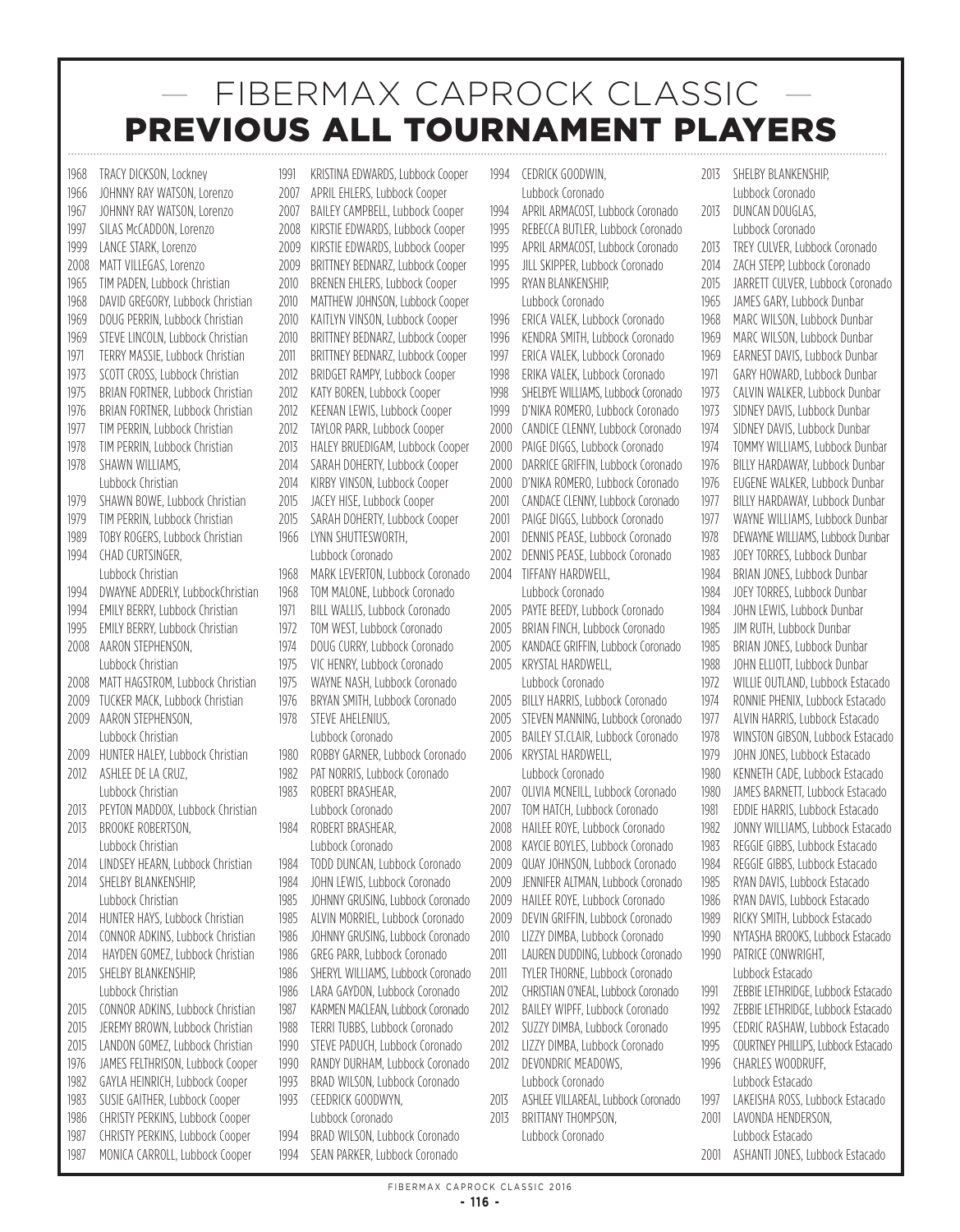2001 CHARLIE KNIGHTEN, Lubbock Estacado 2002 CHARLIE KNIGHTEN, Lubbock Estacado 2003 LOUIS ROGERS, Lubbock Estacado 2003 LAVONDA HENDERSON, Lubbock Estacado 2004 SHANEQUA HENDERSON, Lubbock Estacado 2004 AL DUVAL, Lubbock Estacado 2005 TANEQUA ARDS, Lubbock Estacado 2006 BRADLEY DUVALL, Lubbock Estacado 2006 SHANEQUE HENDERSON, Lubbock Estacado 2006 TADRE SHEPPARD, Lubbock Estacado 2007 TANEQUA ARDS, Lubbock Estacado 2007 BRITTANY JOHNSON, Lubbock Estacado 2007 KAREN GRANT, Lubbock Estacado 2007 AL DUVALL, Lubbock Estacado 2008 BRITTANY D. WILLIAMS, Lubbock Estacado 2009 KEVIN WAGNER, Lubbock Estacado 2010 RYHIEM HUNTER, Lubbock Estacado 2010 KEVIN WAGNER, Lubbock Estacado 2010 CLARENCE WILLARD, Lubbock Estacado 2011 TRAMESHA WILSON, Lubbock Estacado 2011 TLRUSSELL, Lubbock Estacado 2011 NATE LEWIS, Lubbock Estacado 2012 JESSE JOHNS, Lubbock Estacado 2012 TYKERA ROSS, Lubbock Estacado 2012 AALIYAH BRILEY, Lubbock Estacado 2012 TRAMESHA WILSON, Lubbock Estacado 2013 CHRISTIAN BENNINGS, Lubbock Estacado 2014 JESSE JOHNS, Lubbock Estacado 2014 CHRISTIAN BENNINGS Lubbock Estacado 2015 D'ANTA THOMAS, Lubbock Estacado 1959 MIKE FARLEY, Lubbock High 1960 JIMMY OLDHAM, Lubbock High 1961 JIMMY OLDHAM, Lubbock High 1961 **JIMMY FULLERTON, Lubbock High** 1962 DANNY DAVIS, Lubbock High 1962 JIMMY FULLERTON, Lubbock High 1962 LARRY CHRISTIAN, Lubbock High 1963 **JOE DOBBS, Lubbock High** 1963 GARY WASHINGTON, Lubbock High 1964 GARY WASHINGTON, Lubbock High 1964 DOUG DUNLAP, Lubbock High 1972 ERIC FELTON, Lubbock High 1973 ERIC FELTON, Lubbock High 1976 CECIL ROSS, Lubbock High 1981 KENNAN ROBERTS, Lubbock High 1982 KENNAN ROBERTS, Lubbock High 1983 LEROY MITCHELL, Lubbock High 1983 DORSEY JENNINGS, Lubbock High 1984 MAYO GONZALES, Lubbock High

1984 TOBY CHRISTIAN, Lubbock High 1984 NANCY BALS, Lubbock High 1985 MAYO GONZALES, Lubbock High 1986 TOBY CHRISTIAN, Lubbock High 1987 **LESLIE WALLACE, Lubbock High** 1988 LESLIE WALLACE, Lubbock High 1988 RYAN CHRISTIAN, Lubbock High 1989 CLAYTON DUNCAN, Lubbock High 1990 ALE FERNANDEZ, Lubbock High 1993 NIHAT GUVEN, Lubbock High 1994 RYAN JAMA, Lubbock High 1995 MARC CHAVEZ, Lubbock High 1996 MARC CHAVEZ, Lubbock High 1996 MARISELA FLORES, Lubbock High 1999 LINDSY WILLIAMSON, Lubbock High 1997 MARC CHAVEZ, Lubbock High 2004 ADRIAN DAVIS, Lubbock High 2005 AUSTIN WILLIAMS, Lubbock High 2007 ROBERT WIGGINS, Lubbock High 2008 JABREE GIBSON, Lubbock High 2012 AMANDA METZLER, Lubbock High 2013 RODERICK JOHNSON, Lubbock High 2013 WILL PERRIN, Lubbock High 2013 KRISHAWN TERRY, Lubbock High 2014 WILL PERRIN, Lubbock High 2015 JOSE VILLALOBOS, Lubbock High 1959 MIKE GOODEN, Lubbock Monterey 1960 RUSS WILKINSON, Lubbock Monterey 1961 RUSS WILKINSON, Lubbock Monterey 1961 JOHN CRIPPEN, Lubbock Monterey 1962 CARLTON JONES, Lubbock Monterey 1964 GARY HUGHES, Lubbock Monterey 1965 DAVID REED, Lubbock Monterey 1965 KENNY COLEMAN, Lubbock Monterey 1966 DANNY SLEDGE, Lubbock Monterey 1967 RICK DYFR, Lubbock Monterey 1968 DON MOORE, Lubbock Monterey 1969 JOE MAY, Lubbock Monterey 1970 KIP BASS, Lubbock Monterey 1970 GRADY NEWTON, Lubbock Monterey 1971 GRADY NEWTON, Lubbock Monterey 1972 DAN IRONS, Lubbock Monterey 1972 BLAKE CHRISTIE, Lubbock Monterey 1973 L. C. FAKIN, Lubbock Monterey 1974 JACKSON PACE, Lubbock Monterey 1975 JODY OVERBECK, Lubbock Monterey 1975 STEVE LOWERY, Lubbock Monterey 1976 LARRY EGGENBERGER, Lubbock Monterey 1976 MIKE BUCKNER, Lubbock Monterey 1978 CRAIG EHLO, Lubbock Monterey 1979 TRAV CLARDY, Lubbock Monterey 1979 GREG THOMASON, Lubbock Monterey 1980 IAN HYSLOP, Lubbock Monterey

1982 DONNIE BRIGGS, Lubbock Monterey

1982 JILL MARSHALL, Lubbock Monterey 1983 BRIAN CHRISTIANSEN. Lubbock Monterey 1983 CURRY BLACKWELL, Lubbock Monterey 1983 JULIE EMBRY, Lubbock Monterey 1983 LAURA SUPAK, Lubbock Monterey 1984 BRIAN CHRISTIANSEN, Lubbock Monterey 1984 CURRY BLACKWELL, Lubbock Monterey 1984 ALISON TAYLOR, Lubbock Monterey 1984 KIRA MORGAN, Lubbock Monterey 1984 LAURA SUPAK, Lubbock Monterey 1985 SHANNON HAYS, Lubbock Monterey 1985 MIKE ANDERSON, Lubbock Monterey 1985 KIRA MORGAN, Lubbock Monterey 1985 LAURA SUPAK, Lubbock Monterey 1986 MIKE ANDERSON, Lubbock Monterey 1986 KYLE AVERY, Lubbock Monterey 1986 TRISH ZEDLITZ, Lubbock Monterey 1986 APRIL SIMPSON, Lubbock Monterey 1987 KEITH MANN, Lubbock Monterey 1987 CHAD PIERCE, Lubbock Monterey 1987 DIANE KERSEY, Lubbock Monterey 1987 SHERRY BLACKWELL, Lubbock Monterey 1975 DAVID DAVIDSON, Lubbock Monterey 1988 BRYCE CUNNINGHAM. Lubbock Monterey 1988 JANICE FARRIS, Lubbock Monterey 1988 DIANA KERSEY, Lubbock Monterey 1989 BRYCE CUNNINGHAM. Lubbock Monterey 1989 KRAIG LINVILLE, Lubbock Monterey 1989 DOUG NEAGELE, Lubbock Monterey 1989 JANICE FARRIS, Lubbock Monterey 1989 DIANA KERSEY, Lubbock Monterey 1990 MICHAEL CUNNINGHAM. Lubbock Monterey 1990 DOUG NEAGELE, Lubbock Monterey 1991 CHAD ELLIOTT, Lubbock Monterey 1992 CHAD ELLIOTT, Lubbock Monterey 1992 CHRIS HASTINGS, Lubbock Monterey 1992 KIM SUMRALL, Lubbock Monterey 1992 GINGER DANIAL, Lubbock Monterey 1993 COY BRYANT, Lubbock Monterey 1993 MICAH CRUTCHER, Lubbock Monterey 1993 AMY WELLS, Lubbock Monterey 1994 MICAH CRUTCHER, Lubbock Monterey 1994 MICHAEL LACY, Lubbock Monterey 1995 BRIAN MOELLER, Lubbock Monterey 1995 DAVID WILLIAMS, Lubbock Monterey 1995 RYAN BOBO, Lubbock Monterey 1995 AMY WELLS, Lubbock Monterey

1995 PAM SPENCER, Lubbock Monterey 1996 DEE WILSON, Lubbock Monterey 1996 JESUS ARENAS, Lubbock Monterey 1996 CASEY NEIL, Lubbock Monterey 1996 ALISON CUDOSKI, Lubbock Monterey 1997 ALISON CUDOSKI, Lubbock Monterey 1997 JOHN McPHAUL, Lubbock Monterey 1998 MELANIE CARTER, Lubbock Monterey 1998 KYLE MOELLER, Lubbock Monterey 1999 **JUSTIN POPE, Lubbock Monterey** 1999 RANIA BATRICE, Lubbock Monterey 1999 MELANIE CARTER, Lubbock Monterey 1999 JOSH WASHINGTON, Lubbock Monterey 2000 JUSTIN POPE, Lubbock Monterey 2000 KARI JO SIMMONS, Lubbock Monterey 2000 JOSH WASHINGTON, Lubbock Monterey 2001 **LORA BARRON, Lubbock Monterey** 2001 JOSH WASHINGTON, Lubbock Monterey 2002 **LORA BARRON, Lubbock Monterey** 2002 TERRY NUNLEY, Lubbock Monterey 2002 STEPHANIE THIEL, Lubbock Monterey 2003 LORA BARRON, Lubbock Monterey 2003 BRITTANY SPRADLING. Lubbock Monterey 2005 CODY HILL, Lubbock Monterey 2005 JOSH DAVIS, Lubbock Monterey 2005 TROY PICKERING, Lubbock Monterey 2006 JOSH DAVIS, Lubbock Monterey 2006 SHAMIKA JONES, Lubbock Monterey 2007 LAVONE HENDERSON, Lubbock Monterey 2008 TOIA WILTZ, Lubbock Monterey 2009 HALEY SCHNEIDER, Lubbock Monterey 2010 KELLYN SCHNEIDER, Lubbock Monterey 2010 KRISTYN WILSON, Lubbock Monterey 2011 SHAWANIKA HARVEY, Lubbock Monterey 2011 KELLYN SCHNEIDER, Lubbock Monterey 2013 RUSSELL HARRISON, Lubbock Monterey 2013 DELVIN MCMILLAN, Lubbock Monterey 2013 DEQUALIN MCGRAW, Lubbock Monterey 2013 DAVID MCGINNIS, Lubbock Monterey 2014 D'MOREA ROBINSON, Lubbock Monterey 2014 RUSSELL HARRISON, Lubbock Monterey 2014 JORDAN LACY, Lubbock Monterey 2015 RUSSELL HARRISON, Lubbock Monterey 2015 CHELSEA HUNTER, Lubbock Monterey 1991 **JOSH SMITH, Lubbock Roosevelt** 2004 TERRELL GREEN, Lubbock Roosevelt 2014 **JUSTIN SCOTT, Lubbock Roosevelt**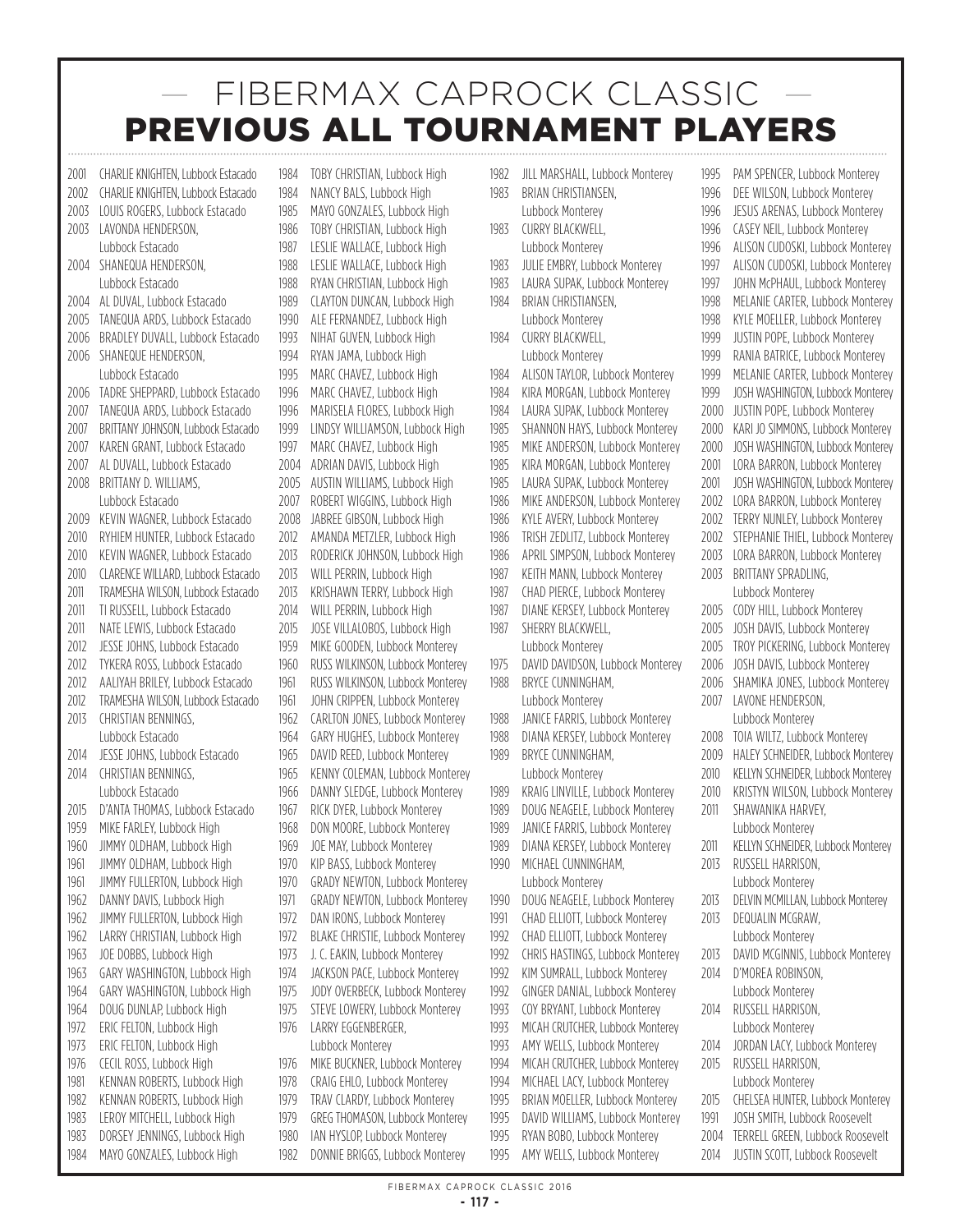2014 BAYLI BOWLES, Lubbock Roosevelt 2015 BREANNA SANCHEZ Lubbock Roosevelt 2015 PAYTON BROWN, Lubbock Roosevelt 2011 HANNAH HARBIN, Lubbock Titans 2011 CLAIRE BRUFFEY, Lubbock Titans 2012 HANNAH HARBIN, Lubbock Titans 2012 TESS BRUFFEY, Lubbock Titans 2013 **TESS BRUFFEY, Lubbock Titans** 2013 HAVEN MIDDLETON, Lubbock Titans 2015 KATELYN MATLOCK, Lubbock Titans 2015 EMMA MIDDLETON, Lubbock Titans 2004 JOEL MCDONALD, Lubbock Warriors 2006 KATIE MEADOR, Marble Falls 2006 MORGAN SHELL, Marble Falls 1959 GEORGE SCOTT, McAdoo 1961 **IOHNNY POWERS, McAdoo** 1961 LARRY MORRIS, McAdoo 1962 **JOHNNY POWERS, McAdoo** 1962 LARRY MORRIS, McAdoo 1963 LARRY MORRIS, McAdoo 1963 JOHNNY POWERS, McAdoo 1964 JAMES VAN METER, McAdoo 1965 CHARLES HARDIN, McAdoo 1972 ALTON LLOYD, Meadow 2010 HOUSTON QUINTINILLA, Meadow 2010 CLARISSA ELIZONDO, Meadow 2011 CHERA CHANEY, Merkel 2012 MACY MACYS, Merkel 1959 MIKE MARSH, Midland 1959 BOBBY DAVIS, Midland 1960 CHARLES DISHMAN, Midland 1960 KNOX NUNNALY, Midland 1963 RANDY KERTH, Midland 1964 EARL BATES, Midland 1991 ANTWAN GOODLEY, Midland 2014 MEGAN ASHTON, Midland Christian 1987 RANDY DONNELL. Midland Greenwood 2008 BLAKE MCCULLOGH, Midland Greenwood 2014 AMANDA BELL, Midland Greenwood 2003 KRIS HATLEY, Midland Greenwood 2007 AUSTIN IVEY, Midland Greenwood 2010 TREVER NOLAN, Midland Greenwood 2011 KAM WILLIAMS, Midland Greenwood 2011 JACOB ARMITAGE. Midland Greenwood 2011 GRANT FRANKLIN, Midland Greenwood 1991 MARTIN LATTIBEAUDIERE, Midland Lee 1992 DAVID WILSON, Midland Lee 1995 SHANNON SHORTER, Monahans 1964 CHARLES LEDBETTER, Morton

1964 ERNEST CHESSIR, Morton 1971 **ELTON PATTON, Morton** 1972 JIMMY HARVEY, Morton 1972 TFD THOMAS, Morton 1973 BILLY JOYCE, Morton 1973 LARRY THOMPSON, Morton 1974 KEN STANDMIRE, Morton 1974 FOUEC GRISBY, Morton 1974 MIKE WILLIAMS, Morton 1975 MIKE WILLIAMS, Morton 1977 RUSTY LAMAR, Morton 1979 BRUCE JOHNSON, Morton 1980 RONNIE PATTON, Morton 1981 KELLY TAYLOR, Morton 1981 BILLY CADENHEAD, Morton 1982 VINNIE EVANS, Morton 1983 VINNIF FVANS, Morton 1983 RONALD KUEHLER, Morton 1984 JERRY JOYCE, Morton 1985 JERRY JOYCE, Morton 1986 JERRY JOYCE, Morton 2010 DANI DURAN, Morton 2000 DARRELL LEWIS, Muleshoe 2001 KYLE ATWOOD, Muleshoe 2002 SARA BENHAM, Muleshoe 2003 TORI BARTON, Muleshoe 2015 DYDNIE SUDDUTH, Muleshoe 1994 MELINDA SCHMUCKER, Nazareth 1995 AMY POHLMEIER, Nazareth 1997 K'LYNN GERBER, Nazareth 1998 CASSIE BIRKENFELD, Nazareth 1999 WHITNEY HOELTING, Nazareth 1999 STEPHANIE THIEL, Nazareth 2000 WHITNEY HOELTING, Nazareth 2000 STEPHANIE THIEL, Nazareth 1991 TIFFANY SHROPSHIRE, New Deal 2015 JAI MANAHAN, New Deal 2015 DEMODRICK BARS, New Way Christian 2008 ZOWIE O'NEAL, Nocona 2009 ZOWIE O'NEAL, Nocona 2009 RACHEL STEWART, Nocona 1962 CHARLES BURLESON, O'Donnell 1983 JOE TERRY, Odessa 1983 LESTER WHITE, Odessa 1998 SHELLY FITZGERALD, Odessa 1999 CHANIE SUTHERLAND, Odessa 2005 JAMAL GUYTON, Odessa 2006 JUSTIN NAJERA, Odessa 1968 PERRY COOKSEY, Odessa Ector 1970 DARRELL MITCHELL, Odessa Ector 1970 JESSE WATKINS, Odessa Ector 1971 DARRELL MITCHELL, Odessa Ector 1971 **IOE DAVIS, Odessa Ector** 1966 PAT GOODEN, Odessa Permian

1985 TAMI PATILLO, Odessa Permian

1986 LANCE WATKINS, Odessa Permian 1994 ANGIE BRAZIEL, Odessa Permian 1997 E.J. MILLER, Odessa Permian 2011 KEOUVION MCCALOP, Odessa Permian 2011 DUSTI MARTIN, Olton 2011 TOREY JIMINEZ, Olton 2013 ERIC HERNANDEZ, Olton 2013 BREANNA GOEN, Olton 2014 AUDRA ALLCORN, Olton 1995 AMBER TARR, Ozona 1997 AMBER TARR, Ozona 1997 AMBER McWILLIAMS, Ozona 1969 LONNIE HURD, Paducah 2010 AJ CANTRELL, Paducah 2010 TREY MCGRUDER, Paducah 2003 DEANDRE DAUGHTERY, Palestine 2001 KYLE SHIELDS, Palo Duro 2001 BARRY BENSON, Palo Duro 2002 KYLE SHIELDS, Palo Duro 2003 KYLE SHIELDS, Palo Duro 2004 JUSTIN BUTLER, Palo Duro 2004 JUSTIN MASON, Palo Duro 2005 JUSTIN MASON, Palo Duro 2006 JUSTIN JOHNSON, Palo Duro 2007 D'ANDRE WILLIAMS, Palo Duro 2007 MELVIN BAKER, Palo Duro 2008 MICHAEL COBBINS, Palo Duro 2009 MICHAEL COBBINS, Palo Duro 2010 TRESTIN CLAY, Palo Duro 2010 MICHAEL PATTERSON, Palo Duro 2000 GARY ALEXANDER, Pampa 2004 BRITTENI RICE, Pampa 2005 BRITTENI RICE, Pampa 2006 BRITTENI RICE, Pampa 2010 GERRETT ERICSON, Pampa 2010 LATIGO COLLINS, Pampa 2011 LATIGO COLLINS, Pampa 1995 JASON MINTER, Panhandle 1999 LESLEY WHITAKER, Panhandle 2010 BAYLEE BAKER, Panhandle 2010 KORI SMITH, Panhandle 2010 KENZIE CRABTREE, Panhandle 2010 SARAH URBANCZYK, Panhandle 2011 KORI SMITH, Panhandle 2012 TRAVIS HAMMER, Panhandle 1991 BROCK BARNES, Perryton 1996 JACLYN NOWLIN, Perryton 1998 COURTNEY NOWLIN, Perryton 1999 COURTNEY NOWLIN, Perryton 2000 ERIN HALE, Perryton 2000 COURTNEY NOWLIN, Perryton 2001 KARI PARVIN, Perryton 2007 CALE HOFFMAN, Perryton 2009 MCKENZIE ROGERS, Perryton

2010 LISA RINKER, Perryton 2011 MICHAEL HESLER, Perryton 1992 TIM FOX, Petersburg 2009 BRITNEY SHEDD, Petersburg 2009 KATLYN TARBET, Petersburg 1998 ALEISE JOHNSON, Pflugerville Connally 1960 JACK MEIXNER, Plains 1966 TIM LANE, Plainview 1967 JERRY SIZEMORE, Plainview 1993 ROSLYNN DUNN, Plainview 2004 JEREMY ALEXANDER, Plainview 2004 DAVE SMITH, Plainview 2004 **JAMAR WALL, Plainview** 2006 DUSTIN GREEN, Plainview 2012 BRADEN LANDTROOP, Plainview 2014 MCKENZIE BUCKSATH, Portales, NM 2014 KAMBREY BLAKEY, Portales, NM 2015 KAMBREY BLAKEY, Portales, NM 1959 SCOTTY PIERCE, Post 1967 RONNIE PIERCE, Post 1969 BOYD NOBLE, Post 2008 BRANDA STEVENS, Post 2008 KYLIE WATSON, Quanah 1966 PAT SHELBY, Ralls 1967 PAT SHELBY, Ralls 1968 JIM COX, Ralls 1970 JAMES LANGSTON, Ralls 1971 **JAMES LANGSTON, Ralls** 1971 RAY LANGSTON, Ralls 1999 CHRIS SWAIM, River Road 1962 MINTON WHITE, San Angelo 1965 DENNIS BOWLIN, San Angelo 1965 JESSE WILLIAMS, San Angelo 1967 SAM BRADLEY, San Angelo 1981 LORAND WHITE, San Angelo 1979 CHARLES BISHOP, San Angelo Central 1982 LORAND WHITE, San Angelo Central 1996 JASON BRUMM, San Angelo Central 1997 KANESHA RANDELL, San Angelo Central 1997 TERENCE FIELDS, San Angelo Central 1998 BRIAN YOUNG, San Angelo Central 1999 JOVAN WILCOX, San Angelo Central 1999 BRIAN YOUNG, San Angelo Central 2000 DANTE RANDLE, San Angelo Central 2000 JOVAN WILCOX, San Angelo Central 2000 BRIAN YOUNG, San Angelo Central 2001 BRIAN YOUNG, San Angelo Central 2003 WALTER BRYANT, San Angelo Central 1996 SAM GALLEGOS, San Antonio Taft 1997 JOE WHITE, San Antonio Taft 1997 ANDY HUDSON, San Antonio Taft 1997 SAM MERCEDES, San Antonio Taft 1969 EDDIE KNIGHT, Seagraves

2009 CJ SWIFT, Perryton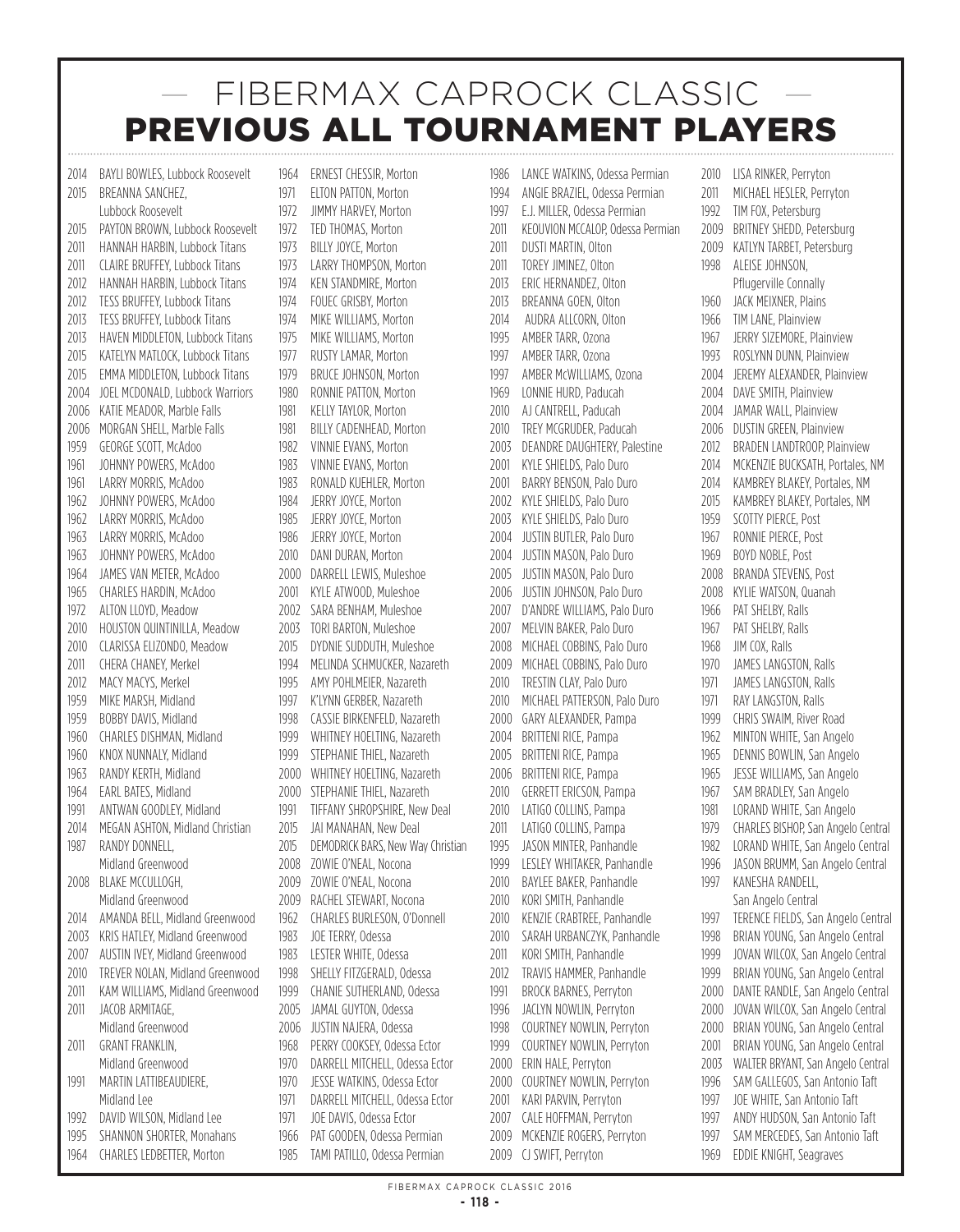2002 DARRICE GRIFFIN, Seagraves 2003 DARRICE GRIFFIN, Seagraves 2004 DARCHELLE GRIFFIN, Seagraves 2013 VICKY MINJAREZ, Seagraves 1962 FRANK BICE, Seminole 1963 CHESTER SAMPLE, Seminole 1994 CLANCY HALL, Seminole 1996 CHRIS OGDEN, Seminole 1997 CHRIS OGDEN, Seminole 1998 KALEB CLAY, Seminole 1999 ERIC SHEETS, Seminole 2000 SETH NICHOLS, Seminole 2000 ERIC SHEETS, Seminole 2009 D'KOTA DIXON, Seminole 2013 MCKAYLEE WEISHUHN, Seminole 1963 HARRY EVANS, Shallowater 1970 BILLY SANDLIN, Shallowater 1984 DEE DEE MOORE, Shallowater 1985 JOHNNA POINTER, Shallowater 1986 JOHNNA POINTER, Shallowater 1987 JAMES PAIR, Shallowater 1987 DEE DEE MOORE, Shallowater 1987 JOHNNA POINTER, Shallowater 1993 ERRIN MARTIN, Shallowater 1993 JAY LUSH, Shallowater 1994 JAY LUSH, Shallowater 1995 COLE ROBERTS, Shallowater 1997 KELI COX, Shallowater 1998 D'HUDSON, Shallowater 1998 LINDZI MARTIN, Shallowater 1999 DUSTIN HILL, Shallowater 1999 D'HUDSON, Shallowater 1999 LINDZI MARTIN, Shallowater 2001 KIEL KITCHENS, Shallowater 2001 KATY POUNDS, Shallowater 2002 KATY POUNDS, Shallowater 2003 HOUSTON POWELL, Shallowater 2003 KATY POUNDS, Shallowater 2008 HALEY BURTON, Shallowater 2009 BRITTNEY SCAFF, Shallowater 2009 HALEY BURTON, Shallowater 2010 BAILEY POUNDS, Shallowater 2012 REBEKAH JONES, Shallowater 2013 HANNAH ALMSTEAD, Shallowater 2013 KELSEE SMITH, Shallowater 2013 MORGAN BENNETT, Shallowater 2013 SHARON HARKEY, Shallowater 2013 MICAH BAILEY, Shallowater 2014 PRESTON SCAFF, Shallowater 2014 KELSEE SMITH, Shallowater 2015 MORGAN BENNETT, Shallowater 2015 KANDACE POPE, Shallowater 2015 RAN JOHNSTON, Shallowater 1977 JEROME WHATLEY, Slaton 1978 **JEROME WHATLEY, Slaton** 

1980 RONALD NEED, Slaton 1989 KALVIN CLEMONS, Slaton 1989 BILLY WILFORN, Slaton 2013 BLAKE COPELAND, Slaton 2010 NIKKI GHOLSON, Smyer 2010 KENNEDY FARR, Smyer 1997 JIMMY TAYLOR, Snyder 2010 SHADE ROEMISCH, Snyder 2007 JORDAN ASHMORE, Spearman 2008 JORDAN ASHMORE, Spearman 2010 SHELBY HANNA, Spearman 2011 KYLA WALKER, Spearman 2011 SHELBY HANNAH, Spearman 2013 HANNAH PATTERSON, Spearman 1997 CARRIF FINCHER, Spur 1966 DAVID JONES, Stanton 1967 DAVID JONES, Stanton 1968 DAVID LAND, Stanton 1968 CARL HOLLOWAY, Stanton 1990 JODY WHITE, Stephenville 1991 JENNIFER EMMONS, Stephenville 1993 MANDI HAMILTON, Stephenville 1994 SHAWNA CHANDLER, Stephenville 1996 AMY PACK, Stephenville 1998 AMY PACK, Stephenville 2001 CHRIS CONLAN, St. Michaels 2010 JESSICA IBARRA, Stratford 2010 REAGAN FOOS, Stratford 1982 SHANDA VERNON, Sudan 1982 LISA WOODS, Sudan 1983 MISSY FISHER, Sudan 1985 SHARLA HARRISON, Sudan 1985 KRISTA KIRKLAND, Sudan 2007 BRITTANY WILLIAMS, Sudan 2007 CECE WILLIAMS, Sudan 2008 BRITTANY WILLIAMS, Sudan 2008 LACEE LOGAN, Sudan 2008 B. J. DAVIS, Sudan 2009 CECE WILLIAMS, Sudan 2009 DANIFLLE LOGAN, Sudan 2009 LACEE LOGAN, Sudan 2009 BJ DAVIS, Sudan 2010 DANIELLE LOGAN, Sudan 2009 ANITRIA FLOWERS, Sundown 2010 FMILY MARFK, Sundown 2011 BRIELLE MCGRUDER, Sundown 2012 EMILY MAREK, Sundown 2013 JENNA LEGAN, Sundown 2013 EMILY MAREK, Sundown 2013 BRIELLE MCGRUDER, Sundown 1996 DERRICK 9ANKLIN, Sweetwater 1997 DERRICK 9ANKLIN, Sweetwater 1975 DANNY MOORE, Tahoka 1976 **EARNEST BAILEY, Tahoka** 

1986 DANIEL CANSINO, Temple

1966 SAMMY HYDE, Texas City 1967 SAMMY HYDE, Texas City 2013 SAMMY SANCHEZ, Tornillo 2013 IRVIN Bosquez, Tornillo 1999 Beau Hughes, Trinity Christian 2000 Dustin Patterson, Trinity Christian 2001 KASEY CLABORN, Trinity Christian 2001 ERIC HALEY, Trinity Christian 2001 LINDSAY REEVES, Trinity Christian 2002 TURNER PHIPPS, Trinity Christian 2003 TYLER HILL, Trinity Christian 2004 RENEE WILSON, Trinity Christian 2004 LAYNE REEVES, Trinity Christian 2004 LAYNE REEVES, Trinity Christian 2005 HOLLY ISAACS, Trinity Christian 2005 LAYNE REEVES, Trinity Christian 2005 RENEE WILSON, Trinity Christian 2006 Layne Reeves, Trinity Christian 2007 Layne ReevES, Trinity Christian 2008 TYLER KENNEDY, Trinity Christian 2008 CHELSEA GREGORY, Trinity Christian 2009 DAVE MILLER, Trinity Christian 2009 PARKER WENTZ, Trinity Christian 2010 DAVE MILLER, Trinity Christian 2010 PARKER WENTZ, Trinity Christian 2010 ASHTON MEEKS, Trinity Christian 2011 BEAU DURHAM, Trinity Christian 2011 DAVE MILLER, Trinity Christian 2012 ASHTYN THORNE, Trinity Christian 2012 BREKLYN WENTZ, Trinity Christian 2012 SHANAE AMMONS, Trinity Christian 2012 TUCKER WENTZ, Trinity Christian 2012 LUKE STEPHENSON, Trinity Christian 2013 BRECKLYN WENTZ, Trinity Christian 2013 JAXON PARROT, Trinity Christian 2014 ASHTYN THORNE, Trinity Christian 2014 BRECKLYN WENTZ, Trinity Christian 2014 CRAIG EWALD, Trinity Christian 2015 JORDAN BRANNON, Trinity Christian 2015 JETT BUCHANNAN, Trinity Christian 1977 RUSSELL WEBB, Tulia 1978 RUSSELL WEBB, Tulia 1979 JOHN HURD, Tulia 1980 WALTER BROWN, Tulia 1981 MELVIN JOHNSON, Tulia 1991 JANA CHAPMAN, Tulia 1993 KESHA MOLEN, Tulia 2011 ALLISON COX, Tulia 2011 KASIF HARRIS, Tulia 2013 MADDISON HOELTING, Tulia 2013 MARKEYLA HICKS, Tulia 2010 KATLYN TARBET, Vega 2012 RYAN MCKARNS, Vega 2013 KELLI PERKINS, Vega

- 2008 SALLY HIGGINS, Wall 2008 KARLI KELLERMEIER, Wall 2009 HILLARI ADAM, Wall
- 
- 2015 TRAE JONES, Wichita Falls Hirshi
- 2015 ASHLEY REID, Wichita Falls Rider
- 2015 T.J. VASHER, Wichita Falls Rider
- 2015 COBRI WINGFIELD, Wichita Falls Rider

2002 ABBY SMITH, Wall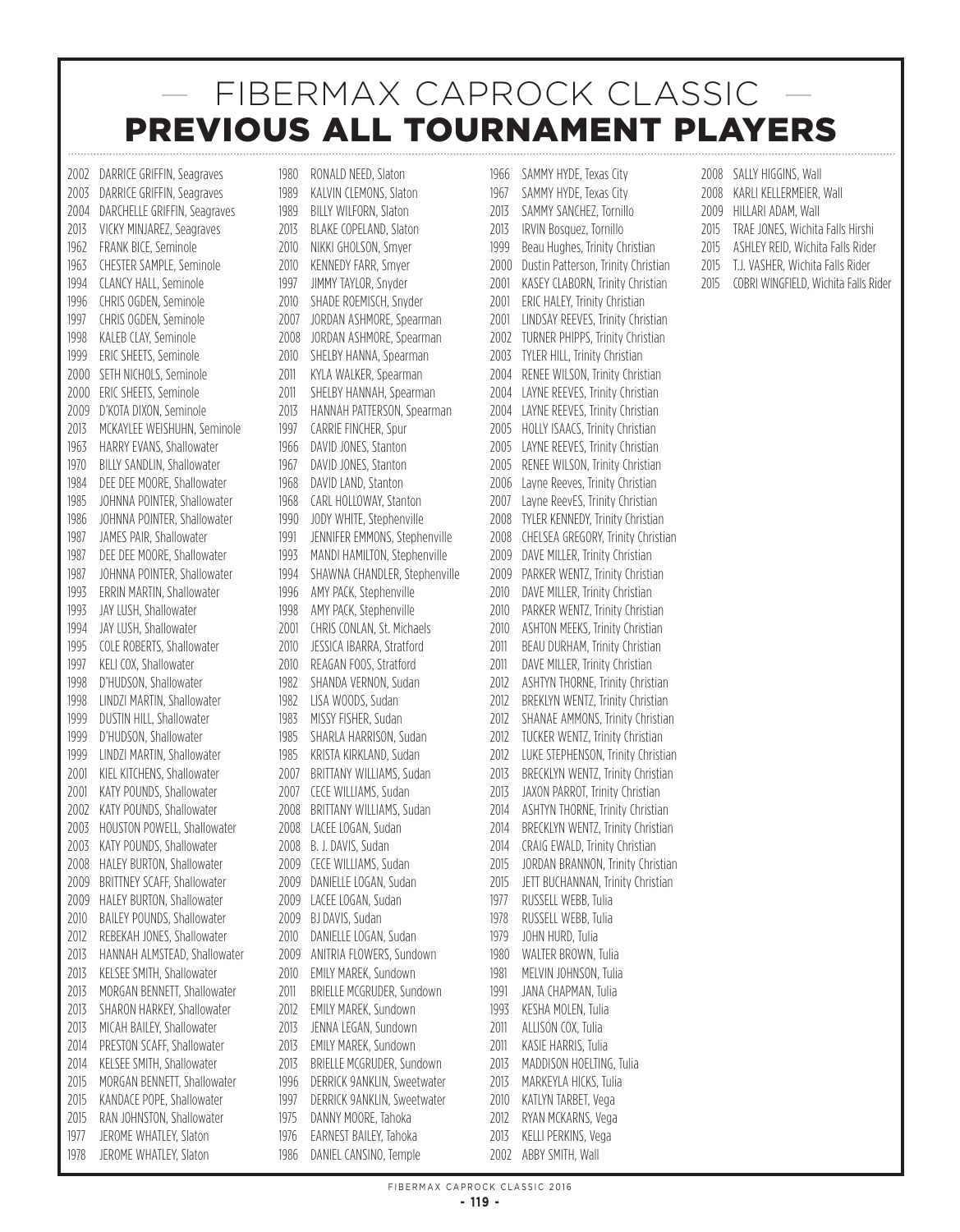# — FIBERMAX CAPROCK CLASSIC — PREVIOUS MVPS

- 1959 MIKE FARLEY, Lubbock High
- 1960 CHARLES DISHMAN, Midland
- 1961 RUSS WILKINSON, Lubbock Monterey
- 1962 MINTON WHITE, San Angelo
- 1963 LARRY MORRIS, McAdoo
- 1964 CHARLES LEDBETTER, Morton
- 1965 DENNIS BOWLIN, San Angelo
- 1966 DAVID JOHNSON, Austin McCallum 1967 JOHNNY RAY WATSON, Lorenzo
- 1968 DAVID JONES, Stanton
- 1969 DOUG PERRIN, Lubbock Christian 1970 KIM McCLINTOCK, Dumas
	- KENT BRADFORD, Dimmitt
- 1971 GRADY NEWTON, Lubbock Monterey JAMES LANGSTON, Ralls
- 1972 DAN IRONS, Lubbock Monterey JIMMY HARVEY, Morton
- 1973 NAT LUNN, Wichita Falls LARRY THOMPSON, Morton
- 1974 RONNIE PHENIX, Lubbock Estacado MIKE WILLIAMS, Morton
- 1975 MIKE WILLIAMS, Morton JIM BIRDWELL, Dimmitt
- 1976 MIKE BUCKNER, Lubbock Monterey KEITH CRUM, Dimmitt
- 1977 BILLY HARDAWAY, Lubbock Dunbar PAIGE BURLSMITH, Idalou
- 1978 CRAIG EHLO, Lubbock Monterey SHAWN WILLIAMS, Lubbock Christian
- 1979 JOHN JONES, Lubbock Estacado TIM PERRIN, Lubbock Christian
- 1980 JAMES BARNETT, Lubbock Estacado JOEY GARCIA, Abernathy
- 1981 KEVIN CLEVELAND, Dimmitt JERRY JONES, Littlefield

# \* \* IN 1982 THE TOURNAMENT WAS DIVIDED INTO BOYS AND GIRLS DIVISIONS \* \*

- 1982 KEVIN CLEVELAND, Dimmitt LISA WOODS, Sudan
- 1983 **JOEY TORRES, Lubbock Dunbar** SHARLA HARRISON, Sudan
- 1984 JOHN LEWIS, Lubbock Coronado LAURA SUPAK, Lubbock Monterey
- 1985 ALVIN MORRIEL, Lubbock Coronado LAURA SUPAK, Lubbock Monterey KIRA MORGAN, Lubbock Monterey
- 1986 DANIEL CANSINO, Temple MARSHA ESKEW, Canyon
- 1987 CHAD PIERCE, Lubbock Monterey MISSI KRAII, Canyon
- 1988 ZACK PARKER, Canyon Randall MISSI KRAII, Canyon
- 1989 DARREN WATERS, Levelland DIANA KERSEY, Lubbock Monterey
- 1990 RANDY DURHAM, Lubbock Coronado 2004 AUSTIN JOHNSON, Palo Duro PATRICE CONWRIGHT, Lubbock Estacado
- 1991 MIGUEL SAUCEDO, Dimmitt SARESA BUTLER, Lamesa
- 1992 JASON HAMM, Krum SANDY PARKER, Randall
- 1993 DAMON HARRIS, Frenship JENNIFER BUTLER, Canyon
- 1994 TODD JONES, Levelland TRACY SIMS, Randall
- 1994 KIM THOMAS, Dimmitt 1995 RYAN JAMA, Lubbock High
- MELINDA SCHUMUCKER, Nazareth
- 1996 DEE WILSON, Lubbock Monterey KENDRA SMITH, Lubbock Coronado
- 1997 ANDY ELLIS, Lamesa AMBER TARR, Ozona
- 1997 JULIE RAMPLEY, Hereford 1998 CHRIS OGDEN, Seminole
- T' NAE THIEL, Canyon 1999 LUKE McDONALD, Frenship ERIKA VALEK, Lubbock Coronado
- 2000 CODY HODGES, Hereford JENNIFER ARENAS, Randall
- 2001 ADAM PURTELL, Lubbock Coronado ERIN HALE, Perryton
- 2002 AUSTIN JOHNSON, Palo Duro LA VONDA HENDERSON, Lubbock Estacado
- 2003 AUSTIN JOHNSON, Palo Duro SARA BENHAM, Muleshoe KIM LLOYD, Lubbock Coronado TIFFANY HARDWELL, Lubbock Coronado
- LAVONDA HENDERSON, Lubbock Estacado ASHLIEGH BRADY, Frenship
- 2005 JUSTIN MASON, Palo Duro RENEE WILSON, Trinity Christian 2006 AL DUVALL, Lubbock Estacado
- BAILEY ST. CLAIR, Coronado 2007 JAMES GRIEGO, El Paso Franklin
- KAYCIE BOYLES, Lubbock Coronado ZACH RULE, Abilene Wylie JACI DAVISON, Sudan
- 2008 PRESTON JONES, El Paso Hanks KAYCIE BOYLES, Lubbock Coronado BYRON SMITH, Floydada KARLI KELLERMEIER, Wall
- 2009 PARKER WENTZ, Trinity Christian HALEY BURTON, Shallowater HUNTER HALEY, Lubbock Christian LACEE LOGAN, Sudan GARRETT NICHOLS, Wall
- 2010 ANTHONY COLLINS. Houston Westbury LAUREN DUDDING, Lubbock Coronado BRADLEY ADKINS, Idalou MORGAN ASHMORE, Spearman JUSTIN WALLING, Wall HALEY FOWLER, Smyer
- 2011 ALLISON SZABO, Merkel RUSSELL ANDERSON, Perryton SUZZY DIMBA, Lubbock Coronado PARKER WENTZ, Trinity Christian
- 2012 TALIYAH BROOKS, Wichita Falls Rider RENE ESPARZA, Faith Christian ALLISON SZABO, Merkel ALAN ZAHN, Idalou
- 2013 SCOUT TEAL, Abernathy BRIELLE McGRUDE, Sundown SHELBY BLANKENSHIP, Lubbock Coronado DAVID McGINNIS, Lubbock Monterey
- 2014 KAYLEE GARCIA, Dimmitt SHA'COLBY HILL, Brownfield MERCEDES BROOKS, Wichita Falls Rider JESSE JOHNS, Lubbock Estacado

2015 MERCEDES BROOKS. Wichita Falls Rider CHRISTIAN BENNINGS, Lubbock Estacado COBY SERBANTEZ, Brownfield SCOUT WELPS, Brownfield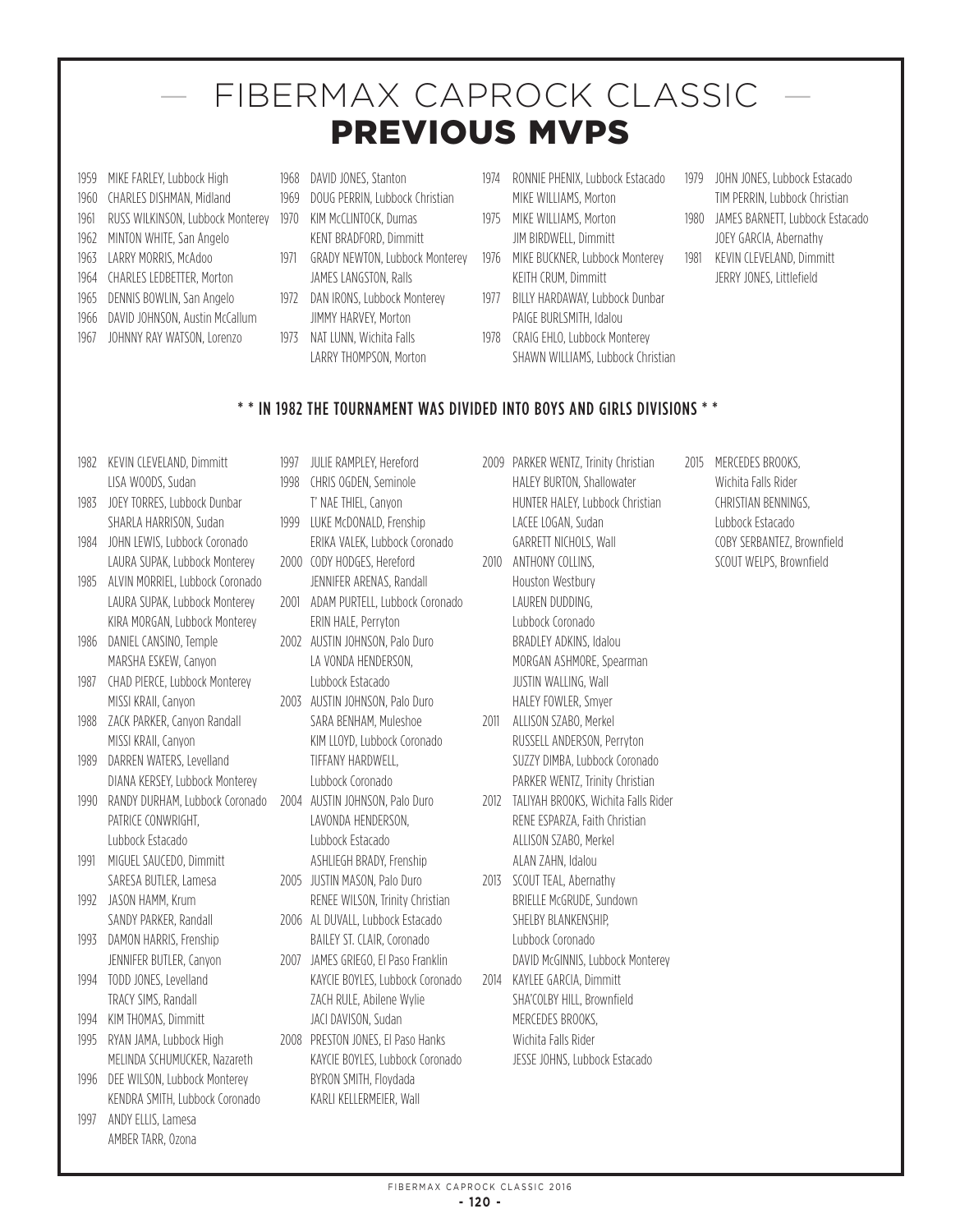# — FIBERMAX CAPROCK CLASSIC — PREVIOUS WINNING TEAMS { 1959-1981 }

# 1981 DIMMITT........................................75 LUBBOCKESTACADO....................................70 LITTLEFIELD.....................................................77 MORTON.........................................................71

| DEFEATED                                             |  |
|------------------------------------------------------|--|
|                                                      |  |
|                                                      |  |
|                                                      |  |
|                                                      |  |
|                                                      |  |
|                                                      |  |
|                                                      |  |
|                                                      |  |
|                                                      |  |
|                                                      |  |
|                                                      |  |
|                                                      |  |
|                                                      |  |
|                                                      |  |
|                                                      |  |
|                                                      |  |
|                                                      |  |
|                                                      |  |
|                                                      |  |
|                                                      |  |
|                                                      |  |
|                                                      |  |
| $I I I R R \cap C K F S T \Delta C \Delta D \cap 7C$ |  |

| YEAR | <b>WINNER</b>               | <b>DEFFATED</b>                | WINNER                    |      | <b>DEFEATED</b> |  |
|------|-----------------------------|--------------------------------|---------------------------|------|-----------------|--|
| 1959 | 83<br>MIDI AND.             | 59<br><b>I UBBOCK HIGH</b>     | MCADOO                    |      | <b>POST</b>     |  |
| 1960 |                             | ANDREWS                        |                           |      | ABERNATHY 47    |  |
| 1961 | LUBBOCK MONTEREY 53         |                                |                           |      |                 |  |
| 1962 | <b>I UBBOCK HIGH</b>        |                                |                           | 55   | <b>DIMMITT</b>  |  |
| 1963 | LUBBOCK HIGH 78             |                                |                           |      |                 |  |
| 1964 | LUBBOCK HIGH                |                                |                           |      |                 |  |
| 1965 | <b>I UBBOCK MONTEREY50</b>  |                                |                           | 59   | <b>DIMMITT</b>  |  |
| 1966 | LUBBOCK MONTEREY46          |                                |                           | 59   |                 |  |
| 1967 | LUBBOCK MONTEREY 65         | <b>ILIBROCK CORONADO</b><br>60 | STANTON                   | - 78 | RAIIS.          |  |
| 1968 | ODESSA ECTOR 77             |                                |                           | - 72 |                 |  |
| 1969 | <b>I UBBOCK MONTEREY 73</b> | 50                             |                           | 82   |                 |  |
| 1970 | <b>I UBBOCK MONTERFY 73</b> |                                |                           |      |                 |  |
| 1971 |                             |                                |                           |      |                 |  |
| 1972 | <b>ILIBROCK MONTEREY</b> 57 |                                | MORTON                    | 60   |                 |  |
| 1973 |                             |                                |                           | -R4  |                 |  |
| 1974 | LUBBOCK MONTEREY 78         |                                |                           |      | <b>DIMMITT</b>  |  |
| 1975 | <b>ILIBROCK CORONADO</b> 65 |                                |                           | 52   |                 |  |
| 1976 | <b>ILIBROCK MONTEREY</b> 72 |                                |                           | 64   | SLATON.         |  |
| 1977 | <b>ILIBROCK DUNBAR</b> 50   | 43<br><b>DIMMITT</b>           | TIJIJA                    | 58   | $\Gamma$        |  |
| 1978 | <b>I UBBOCK MONTERFY 55</b> |                                |                           | .64  |                 |  |
| 1979 | <b>I UBBOCK ESTACADO</b>    | <b>ILIBROCK MONTEREY</b> 57    | <b>ILIBBOCK CHRISTIAN</b> | 62   |                 |  |
| 1980 | LUBBOCK ESTACADO<br>55      |                                | <b>MORTON</b>             | -74  | <b>DIMMITT</b>  |  |

\* \* IN 1982 THE TOURNAMENT WAS DIVIDED INTO BOYS AND GIRLS DIVISIONS \* \* Boys & Girls winning team results for 1982-2015 on the following pages

# About Caprock AMBUCS

AMBUCS (American Business Clubs) is public charity comprised of a diverse group of men and women who are dedicated to creating mobility and independence for people with disabilities.

Members fulfill our organization's mission by:

- Performing various forms of community service
- Providing AmTryke® therapeutic tricycles to individuals who are unable to operate a traditional bike
- Awarding scholarships to therapists

The Lubbock Caprock Chapter of AMBUCS was chartered on June 1st, 1956 by the Lubbock Downtown chapter with 44 charter members. James E. Norman was the charter president of Lubbock Caprock. Paul Bush and Delwin Jones were charter members of Caprock and are still members today. Our members include therapists, bankers, nurses, business owners and a wide spectrum of other occupations. Our annual fundraiser is the largest basketball tournament in the nation. All of the money we raise goes towards charitable activities.

We are recognized as a 501(c)(3) charitable organization under IRS regulations.

Interested in joining us? We meet for lunch on the first and third Thursday of every month from 12:00 to 1:00 at Stella's restaurant at 4646 50th St. Most meetings include a presentation from a community leader about local events. Visitors are welcome to attend and a tasty lunch will be provided.

Questions? Visit our website at www. caprockambucs.com!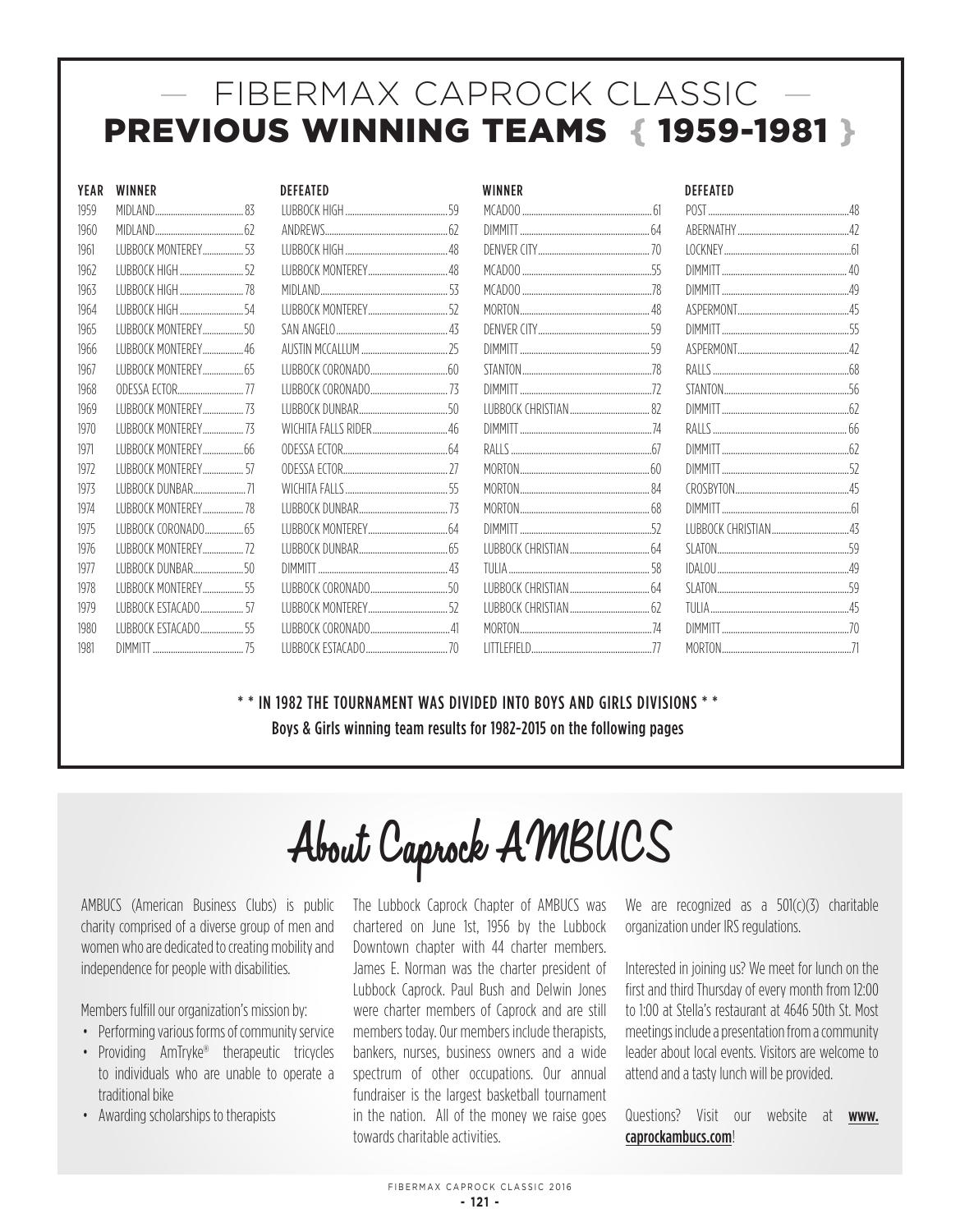# — FIBERMAX CAPROCK CLASSIC — WINNING TEAMS - BOYS { 1982-2015 }

|      | YEAR WINNER                 | <b>DEFEATED</b>                                                                                                                                                                                                                                                     |      | YEAR WINNER                                                                                                       | <b>DEFEATED</b> |                 |
|------|-----------------------------|---------------------------------------------------------------------------------------------------------------------------------------------------------------------------------------------------------------------------------------------------------------------|------|-------------------------------------------------------------------------------------------------------------------|-----------------|-----------------|
| 1982 |                             |                                                                                                                                                                                                                                                                     | 1995 |                                                                                                                   |                 |                 |
| 1983 | LUBBOCK DUNBAR 56           |                                                                                                                                                                                                                                                                     | 1996 |                                                                                                                   |                 |                 |
| 1984 | LUBBOCK CORONADO  73        |                                                                                                                                                                                                                                                                     | 1997 | SAN ANTONIO TAFT56                                                                                                |                 |                 |
| 1985 | LUBBOCK MONTEREY  59        |                                                                                                                                                                                                                                                                     | 1998 |                                                                                                                   |                 |                 |
| 1986 | LUBBOCK CORONADO 56         |                                                                                                                                                                                                                                                                     | 1999 |                                                                                                                   |                 |                 |
| 1987 | <b>I UBBOCK MONTEREY</b> 77 |                                                                                                                                                                                                                                                                     | 2000 |                                                                                                                   |                 |                 |
| 1988 | LUBBOCK HIGH74              |                                                                                                                                                                                                                                                                     | 2001 | LUBBOCK CORONADO 50                                                                                               |                 |                 |
| 1989 | LUBBOCK MONTEREY  76        |                                                                                                                                                                                                                                                                     | 2002 |                                                                                                                   |                 |                 |
| 1990 | LUBBOCK CORONADO  67        |                                                                                                                                                                                                                                                                     | 2003 |                                                                                                                   |                 |                 |
| 1991 |                             |                                                                                                                                                                                                                                                                     | 2004 |                                                                                                                   |                 |                 |
| 1992 |                             |                                                                                                                                                                                                                                                                     | 2005 | LUBBOCK CORONADO 46                                                                                               |                 |                 |
| 1993 |                             |                                                                                                                                                                                                                                                                     | 2006 | IUBBOCK ESTACADO44                                                                                                |                 |                 |
| 1994 | <b>IUBBOCK CORONADO</b> 74  |                                                                                                                                                                                                                                                                     |      |                                                                                                                   |                 |                 |
| YEAR | <b>LARGE SCHOOL WINNER</b>  | <b>DEFEATED</b>                                                                                                                                                                                                                                                     |      | <b>SMALL SCHOOL WINNER</b>                                                                                        | <b>DEFEATED</b> |                 |
| 2007 |                             |                                                                                                                                                                                                                                                                     |      |                                                                                                                   |                 |                 |
| 2008 |                             |                                                                                                                                                                                                                                                                     |      |                                                                                                                   |                 |                 |
| 2009 | HOUSTON WESTBURY 53         |                                                                                                                                                                                                                                                                     |      |                                                                                                                   |                 |                 |
|      | YEAR GREEN SCHOOL WINNER    | <b>DEFEATED</b>                                                                                                                                                                                                                                                     |      | <b>RED SCHOOL WINNER</b>                                                                                          | <b>DEFEATED</b> |                 |
| 2010 |                             |                                                                                                                                                                                                                                                                     |      |                                                                                                                   |                 |                 |
|      | <b>BLUE SCHOOL WINNER</b>   | <b>DEFEATED</b>                                                                                                                                                                                                                                                     |      |                                                                                                                   |                 |                 |
|      | LUBBOCK ESTACADO 55         |                                                                                                                                                                                                                                                                     |      |                                                                                                                   |                 |                 |
|      | YEAR GREEN SCHOOL WINNER    | <b>DEFEATED</b>                                                                                                                                                                                                                                                     |      | <b>RED SCHOOL WINNER</b>                                                                                          | <b>DEFEATED</b> |                 |
| 2011 |                             |                                                                                                                                                                                                                                                                     |      |                                                                                                                   |                 |                 |
|      | YEAR LARGE SCHOOL WINNER    | <b>DEFEATED</b>                                                                                                                                                                                                                                                     |      | <b>SMALL SCHOOL WINNER</b>                                                                                        | <b>DEFEATED</b> |                 |
|      |                             | $\sim$ 0.012 $\sim$ 10.012 $\sim$ 10.012 $\sim$ 10.012 $\sim$ 10.012 $\sim$ 10.012 $\sim$ 10.012 $\sim$ 10.012 $\sim$ 10.012 $\sim$ 10.012 $\sim$ 10.012 $\sim$ 10.012 $\sim$ 10.012 $\sim$ 10.012 $\sim$ 10.012 $\sim$ 10.012 $\sim$ 10.012 $\sim$ 10.012 $\sim$ 1 |      | $\Gamma f$ $\Lambda$ $\Gamma$ $\Gamma$ $\Lambda$ $\Gamma$ $\Gamma$ $\Lambda$ $\Gamma$ $\Gamma$ $\Gamma$ $\Lambda$ |                 | $\overline{11}$ |

| 1995 |                      |  |
|------|----------------------|--|
| 1996 | EL PASO JEFFERSON 54 |  |
| 1997 | SAN ANTONIO TAFT56   |  |
| 1998 |                      |  |
| 1999 |                      |  |
| 2000 |                      |  |
| 2001 |                      |  |
| 2002 |                      |  |
| 2003 |                      |  |
| 2004 |                      |  |
| 2005 |                      |  |
| 2006 |                      |  |
|      |                      |  |

| <b>IDALOU</b> |  |
|---------------|--|
|---------------|--|

| <b>DEFEATED</b> | <b>RED SCHOOL WINNER</b> | <b>DEFFAT</b> |
|-----------------|--------------------------|---------------|
| FRENSHIP        | GREENWOOP                | DERRY         |

| EFEAIED              |  |
|----------------------|--|
|                      |  |
|                      |  |
|                      |  |
|                      |  |
|                      |  |
| AN ANGELO CENTRAL 50 |  |
|                      |  |
|                      |  |
|                      |  |
|                      |  |
|                      |  |
|                      |  |

| <b>IFVEILAND</b> |  |
|------------------|--|
|------------------|--|

| TON |  |
|-----|--|
|     |  |

|      | <b>YEAR LARGE SCHOOL WINNER</b> | <b>DEFEATED</b> | <b>SMALL SCHOOL WINNER</b> | <b>DEFEATED</b> |
|------|---------------------------------|-----------------|----------------------------|-----------------|
|      |                                 | TRINITY         |                            | ABERNATHY 44    |
| 2013 |                                 |                 | ABERNATHY                  | BROWNEIELD 50   |
| 2014 | ILIBBOCK ESTACADO 69            |                 |                            |                 |
| 2015 |                                 |                 |                            |                 |